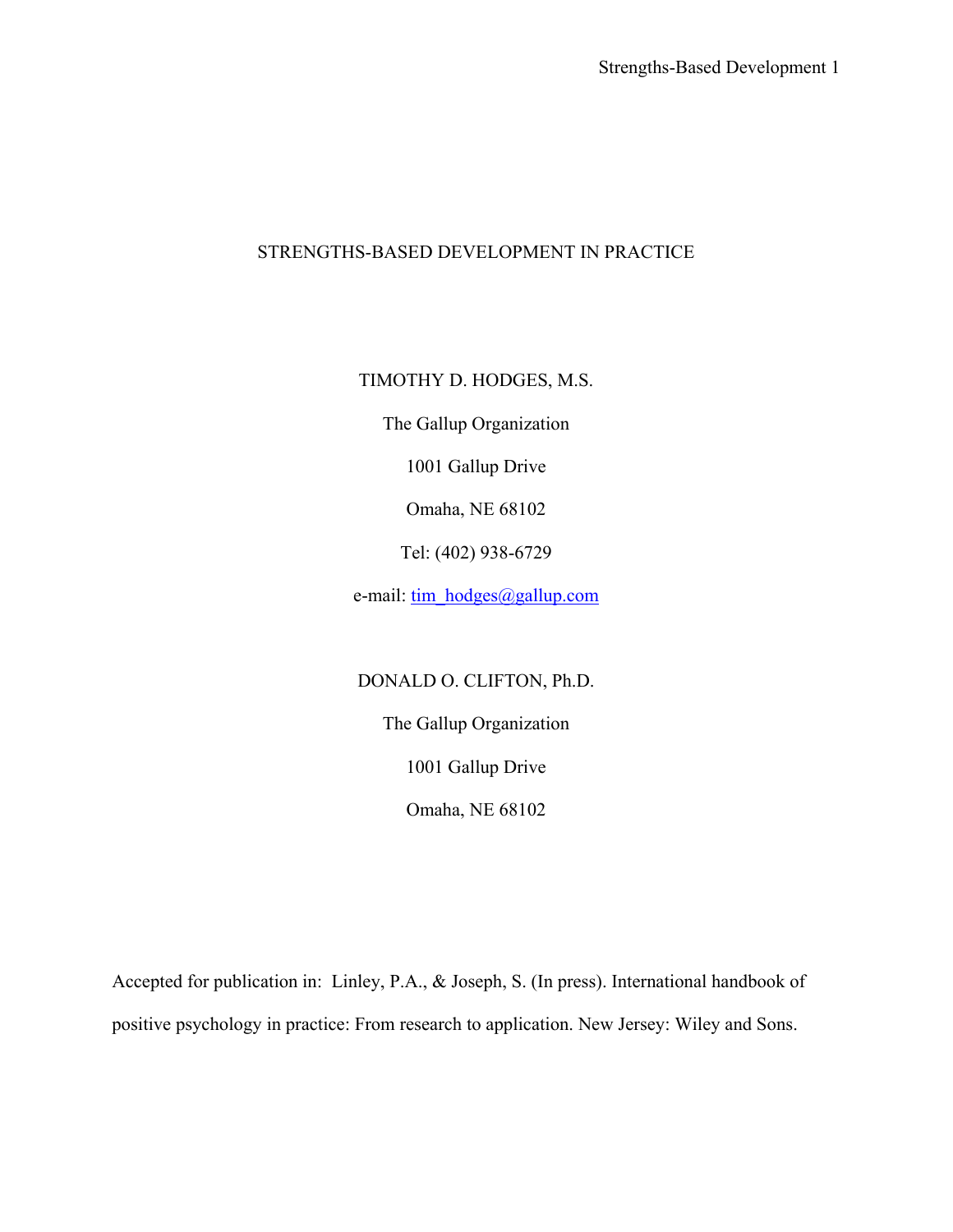# Strengths-Based Development in Practice

 What is strengths-based development, and what scientific evidence underpins its practice? To answer these questions, decades of strengths research and theory are reviewed and summarized. The impacts of several strengths-based developmental interventions from education, healthcare, faith communities, and business are reviewed. Relationships between strengths-based development and employee engagement, hope, subjective well-being, and confidence are explored. Directions for future research and application of strengths-based development are proposed.

### Acknowledgements

 The authors wish to thank Jim Harter, Tom Rath, Piotrek Juszkiewicz, and Connie Rath for their encouragement and suggestions during the writing of this chapter.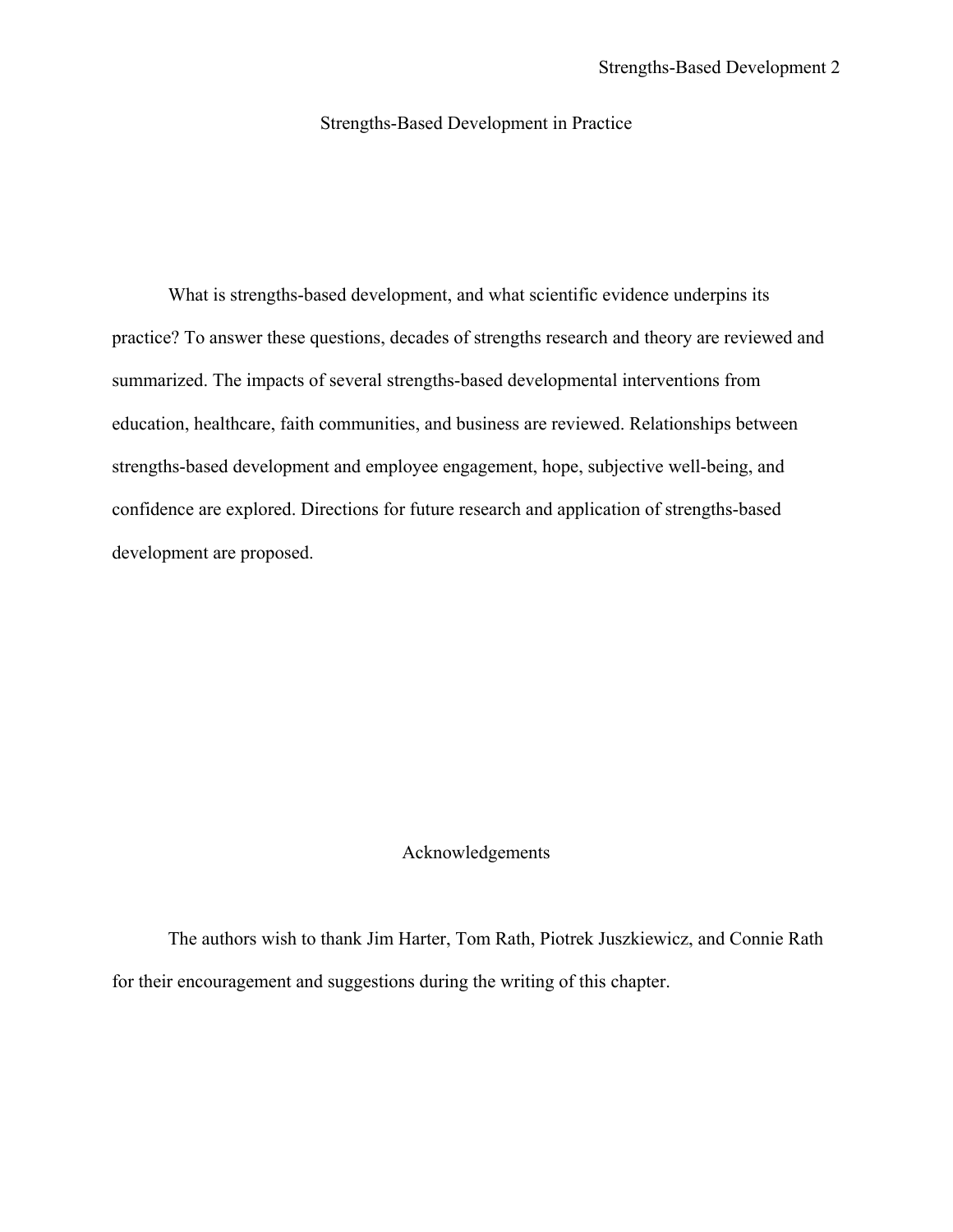#### Introduction

 "People don't change that much. Don't waste time trying to put in what was left out. Try to draw out what was left in. That is hard enough" (Buckingham & Coffman, 1999, p. 57).

 These words, summarized from the interviews of tens of thousands of great managers studied by Gallup, clearly articulate the simple notion underpinning strengths-based development. Rather than spending time helping their associates become "well-rounded," many of the world's best managers have instead invested time in learning about the individual talents of each of their associates, and managing with those unique talents in mind. This concept not only applies to managers, but to educators, administrators, students, salespeople, leaders of faith communities, and essentially anyone who desires to heighten their self-awareness and change their paradigm from one of becoming average in many things to excelling in a few areas.

If the many of the world's best managers agree on this simple premise, then everyone must think that way, right? Gallup asked the following question around the world: "Which would help you be more successful in your life – [ROTATED] knowing what your weaknesses are and attempting to improve your weaknesses, or knowing what your strengths are and attempting to build on your strengths?" Those who choose to focus on their strengths and manage around their weaknesses were a minority in the United States, United Kingdom, Canada, France, Japan, and China - every country in Gallup's study.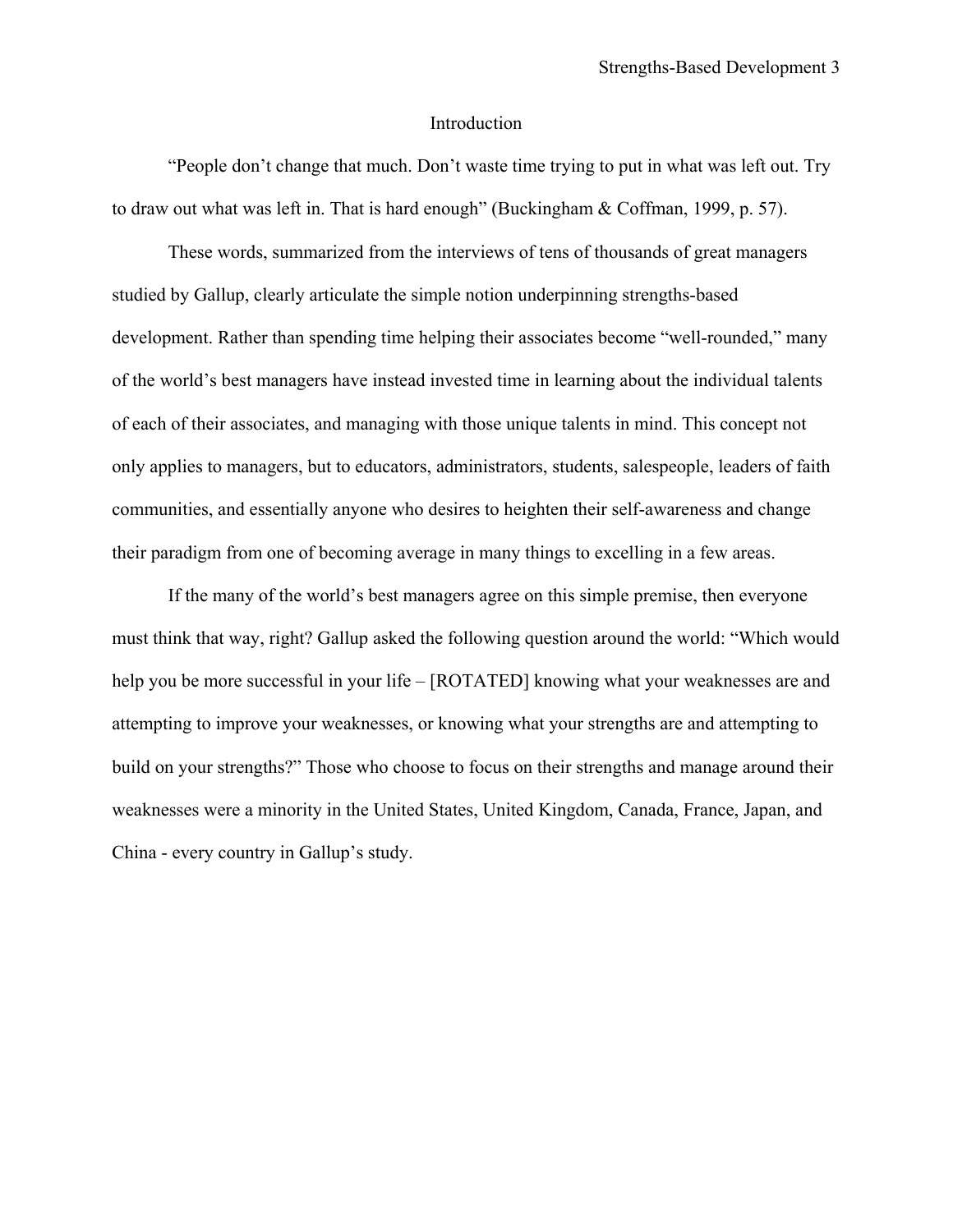

Figure 1. Results of a global Gallup Poll show that people think focusing on weaknesses will help them improve more than focusing on strengths.

As will be presented in this chapter, strengths-based development has potential that is just beginning to be realized. There is clearly a need to educate the world about positive psychology in practice and the importance of understanding and focusing on strengths. This chapter will review the theory behind strengths-based development, introduce an instrument that has enabled hundreds of thousands of individuals to identify their themes of talent, review the impact of several strengths-based development interventions, and describe future research to be conducted on strengths-based development.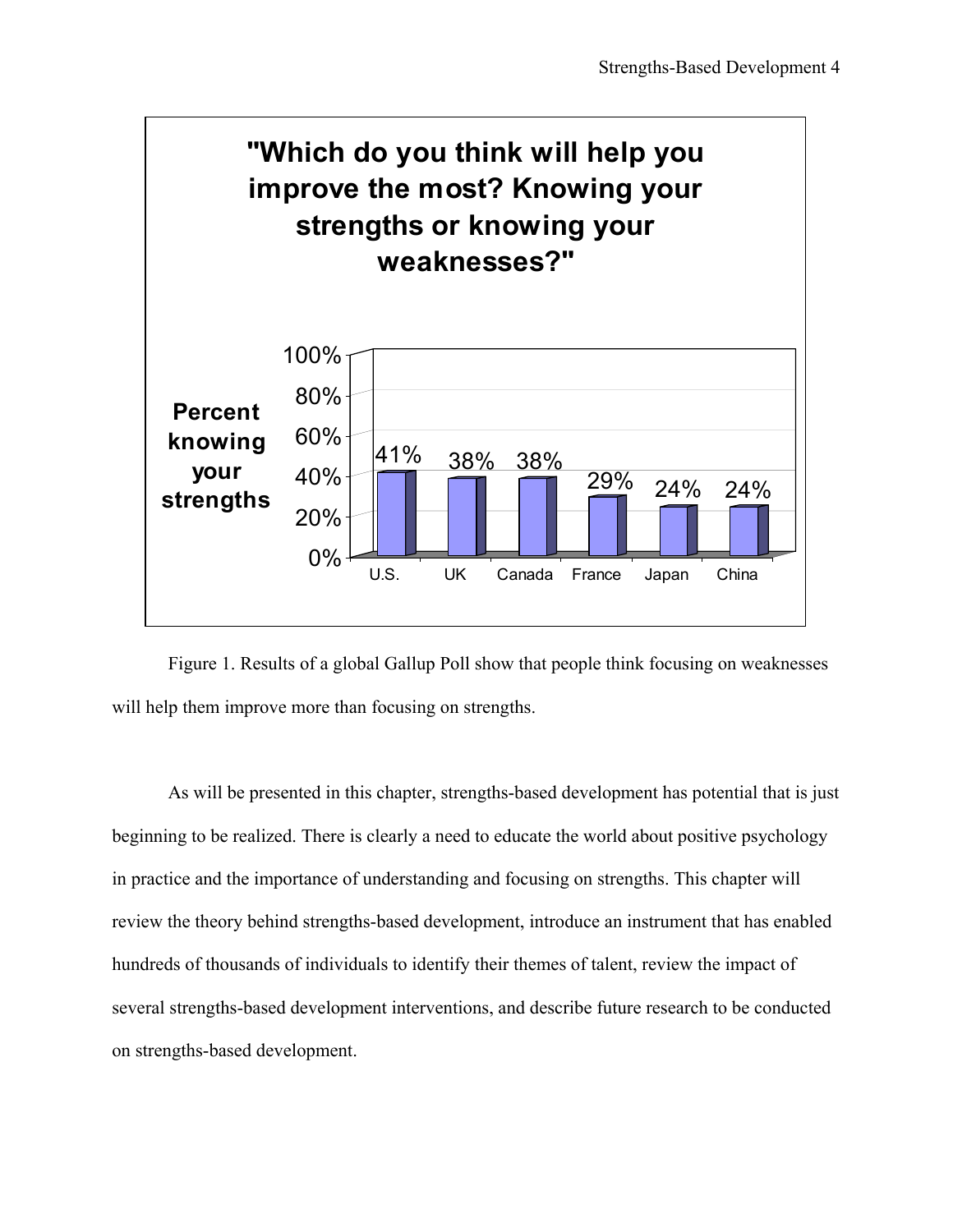### The Theory and Practice of Strengths-Based Development

 While the opening statement of this chapter presents strengths-based development in simple terms, fully understanding the concept requires further explanation. To begin, it's important to define many of the terms associated with strengths-based development, including strength, theme, and talent.

> "A strength is the ability to provide consistent, near-perfect performance in a given activity. The key to building a strength is to first identify your dominant themes of talent, then to discover your specific talents within those themes, and to lastly refine them with knowledge and skills. Talents are naturally recurring patterns of thought, feeling, or behavior that can be productively applied. One of the three "raw materials" used in strengths building, talent naturally exists within you, while skills and knowledge must be acquired" (Clifton & Hodges, in press).

Talent is defined as naturally recurring. The field of neuroscience further clarifies this notion. Roughly, between the ages of 3 and 15, the human brain organizes itself by strengthening the synaptic connections used often, while infrequently used connections weaken over time. Dr. Harry Chugani, professor of pediatrics, neurology, and radiology at Wayne State University School of Medicine, made the following statement about the synaptic connections in the brain: "Roads with the most traffic get widened. The ones that are rarely used fall into disrepair" (Coffman & Gonzalez-Molina, 2003, p. 21). Stronger synapses within the network of connections in the brain continue to strengthen, while weaker connections fade away. After about age 15, an individual's unique network of synaptic connections does not change significantly. While this doesn't imply that people cannot change, it does provide scientific backup for the notion that their talents, or recurring patterns of thought, feeling, or behavior – don't significantly change over time. Individuals can develop a heightened self-awareness, they can stabilize their values and beliefs, and they can add knowledge and skills on the way to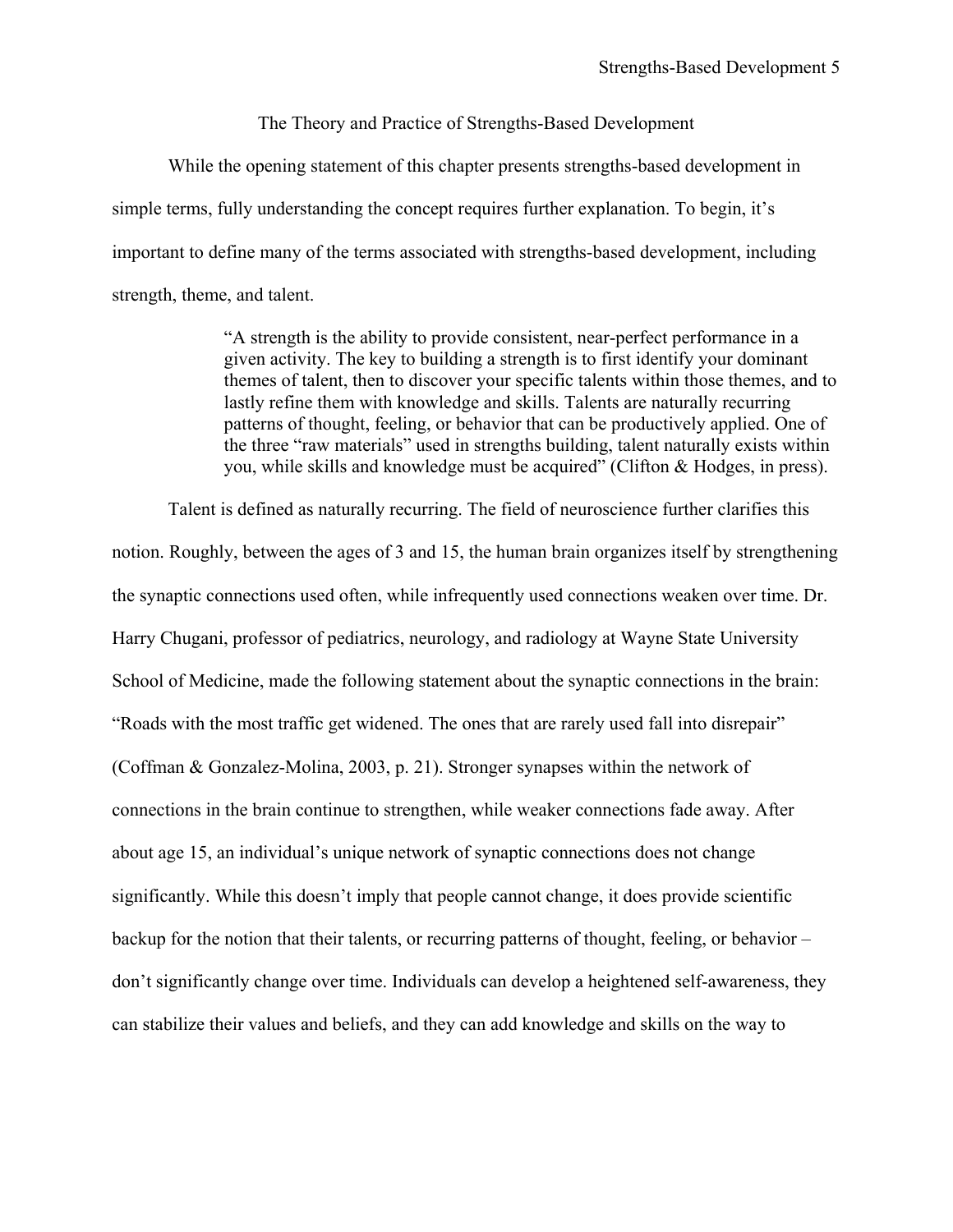developing their talents into strengths. Still, it seems that their greatest return on their investment into development comes from focusing on the synaptic connections that are already strong.

 At the individual level, strengths-based development involves three stages: Identification of talent, integration into how one views himself or herself, and behavioral change (Clifton & Harter, 2003). This process involves many steps, including identifying things done at excellence, claiming them as strong points, naming them, sharing them with others, consciously thinking about how performance can be maximized if behaviors and talents are aligned, adding necessary knowledge and skills, and actively using the talents whenever possible.

 In the identification of talent phase, individuals increase their level of self-awareness. They capitalize on opportunities to claim particular themes of talent. In the integration phase, individuals are more able to explain the behaviors that take place as a result of their top talents. They begin to define who they are in terms of their talents. Finally, in the behavior change phase, individuals tie their successes back to their themes of talent. Further, they report increases in satisfaction, productivity, and other outcomes as a result of their focus on what they do best.

 There are several ways that traces of talents can be identified, including spontaneous reactions, yearnings, rapid learning, and satisfaction (Buckingham & Clifton, 2001). Spontaneous reactions are subconscious, immediate responses to a given situation. These glimpses of talent may be observed in a person who naturally takes charge of a situation without being asked to do so, a new employee who quickly introduces herself to her coworkers, and a student who willingly volunteers to stay after class to help a fellow student with his homework. Yearnings may also provide clues to talent. A passion for a new hobby, a need to keep things neat and tidy, and a desire to learn a new language could be indications of talent. Others identify talents through examples of rapid learning, whether it is in a new role at work, geometry class, or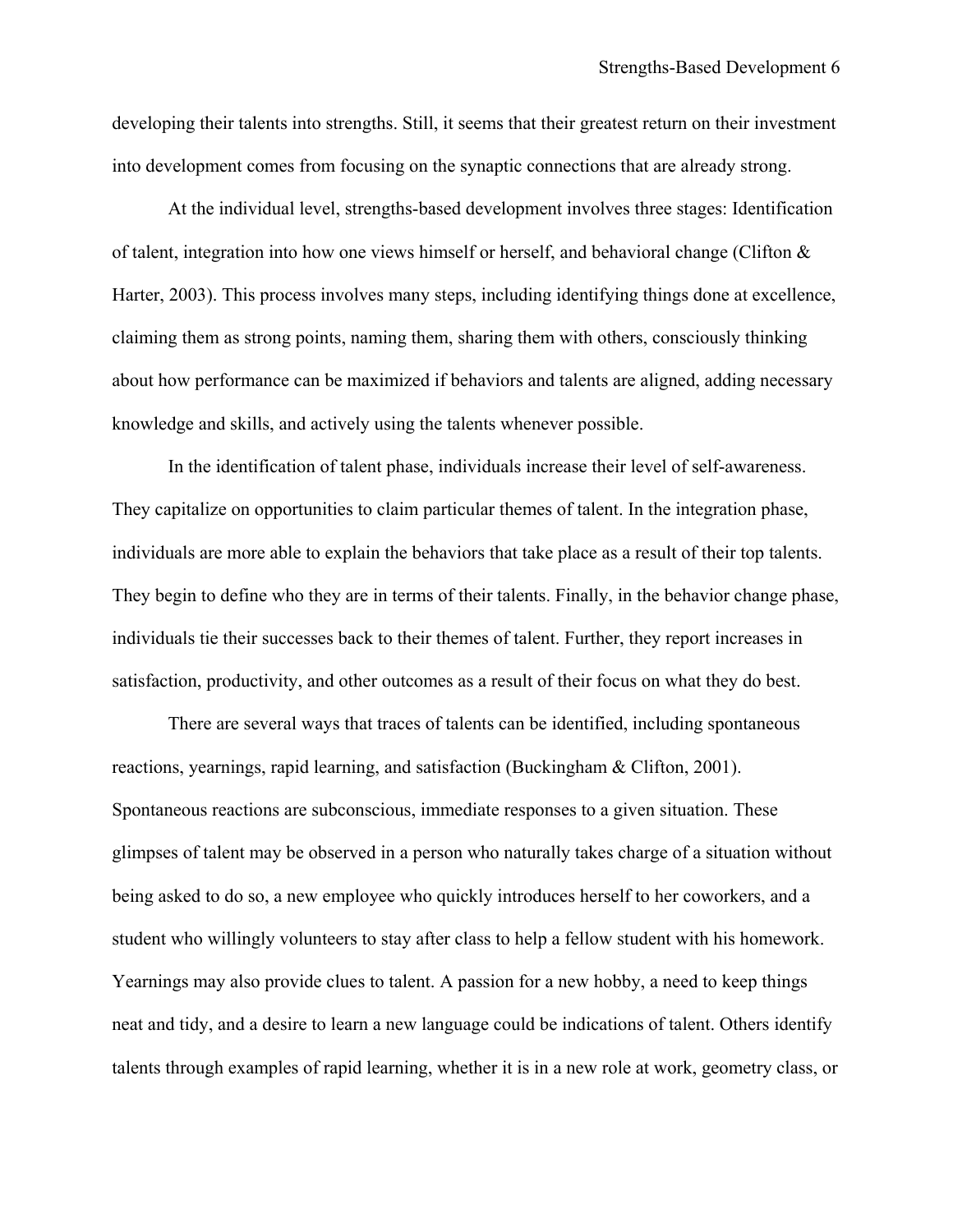violin lessons. Finally, satisfactions from positive activities provide clues to talent. If someone enjoys the process of planning a family reunion, reading a technical paper, or giving a speech to a large audience, chances are that they are appealing to one or more of their talents.

 Monitoring thoughts and behavior over a period of time can provide important insights into identifying themes of talent. Other means of talent identification are available as well. In 1998 The Gallup Organization designed a Web-based assessment called the StrengthsFinder (available at [http://www.strengthsfinder.com](http://www.strengthsfinder.com/)) to assist in the talent discovery process by measuring the predictability of patterns of behavior within individuals. The StrengthsFinder presents individuals with pairs of statements, sorts the responses, and presents the results back in the form of dominant patterns of behavior, or themes of talent. Thirty-four themes of talent have been identified to capture prevalent patterns of behavior recognized through Gallup's study of excellence. These themes are areas where the greatest potential exists for strengths building.

 The conceptual basis of StrengthsFinder is grounded in more than three decades of the study of success across a wide variety of functions and more than 30 countries. StrengthsFinder identifies one's themes of talent, which, when supplemented with relevant knowledge and skills, can be developed into strengths. For this reason, StrengthsFinder serves as a starting point for self-discovery in strengths-based developmental programs. This initial diagnostic tool provides insights that are reported back as themes, and supplemented with developmental suggestions customized to the individual's top themes and his or her role. The themes help individuals form a language of success upon which they are able to articulate what they do well. Specific developmental programs are tailored to meet the unique needs of clients. In addition, audiencespecific books have been published and are available in the popular press for employees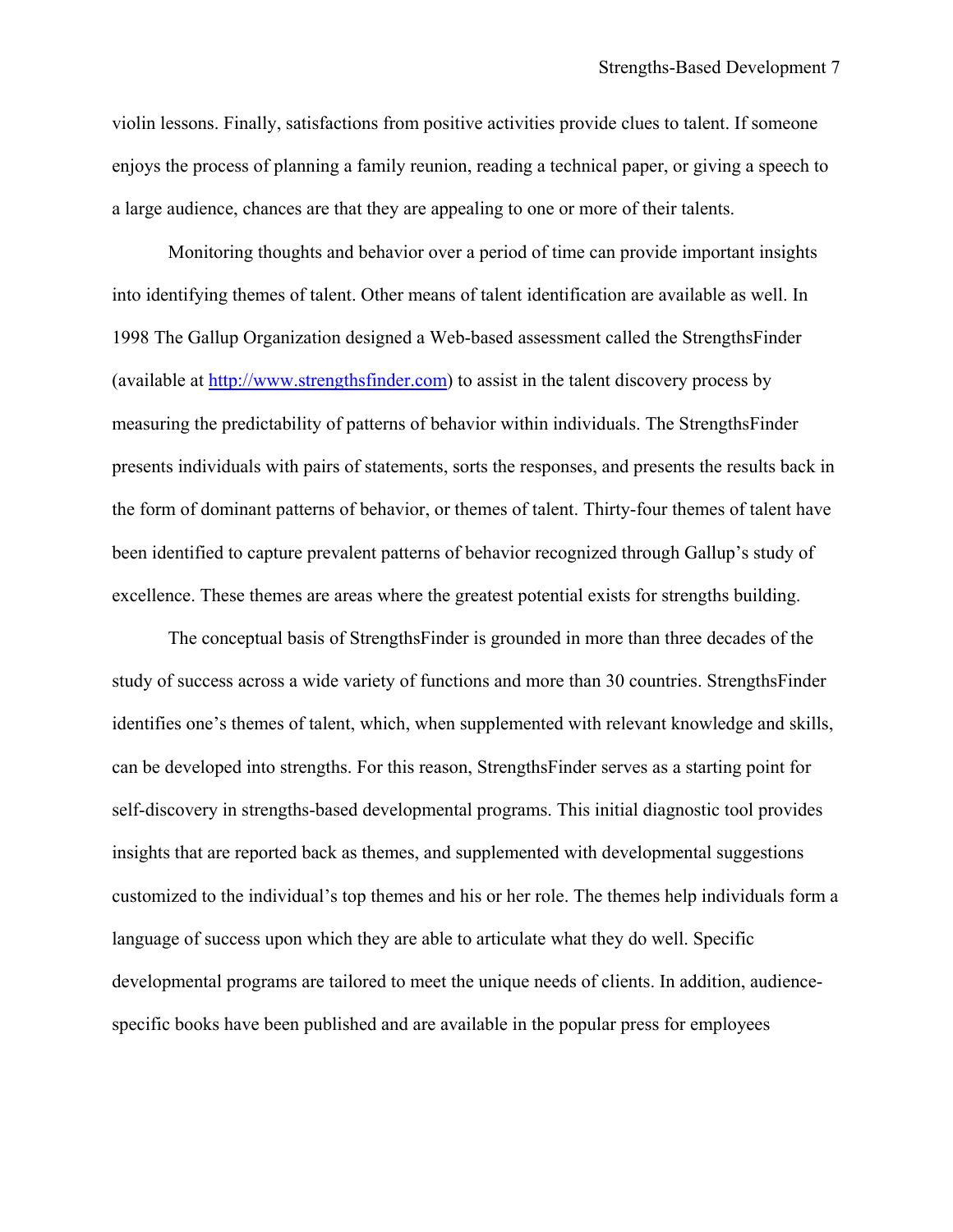(Buckingham & Clifton, 2001), salespeople (Smith & Rutigliano, 2003), students (Clifton & Anderson, 2002), and members of faith communities (Winseman, Clifton, & Liesveld, 2003).

 Strengths-based development has been applied in several different settings, with programs designed for leaders, managers, salespeople, customer service representatives, nurses, teachers, students, and more. The StrengthsFinder assessment is available in several languages, and at the time of this printing had been completed by nearly one million individuals from over 40 countries. Strengths-based developmental programs vary depending on the audience. Various programs may include the StrengthsFinder assessment, online learning, classroom instruction, and one-on-one consulting or executive coaching, (visit <http://www.gallup.com/university/>for a partial listing of strengths-based developmental programs).

### Outcomes of Strengths-Based Development

 Strengths-based development has been linked to positive outcomes in a variety of studies across a range of domains. Individuals participating in strengths-based development report changed behaviors in follow-up surveys. More direct relationships between strengths-based development and attendance, grades, and per person productivity have been identified. In other cases, strengths-based development has been linked to increases in employee engagement, which has been meaningfully linked to business outcomes including profitability, turnover, safety, customer satisfaction, and more (Harter, Schmidt, & Hayes, 2002). Still other studies arrive at increases in positive psychological or positive organizational behavior capacities such as hope, subjective well-being, and confidence. This section reviews several studies that provide evidence of the impact of strengths-based development on positive outcomes.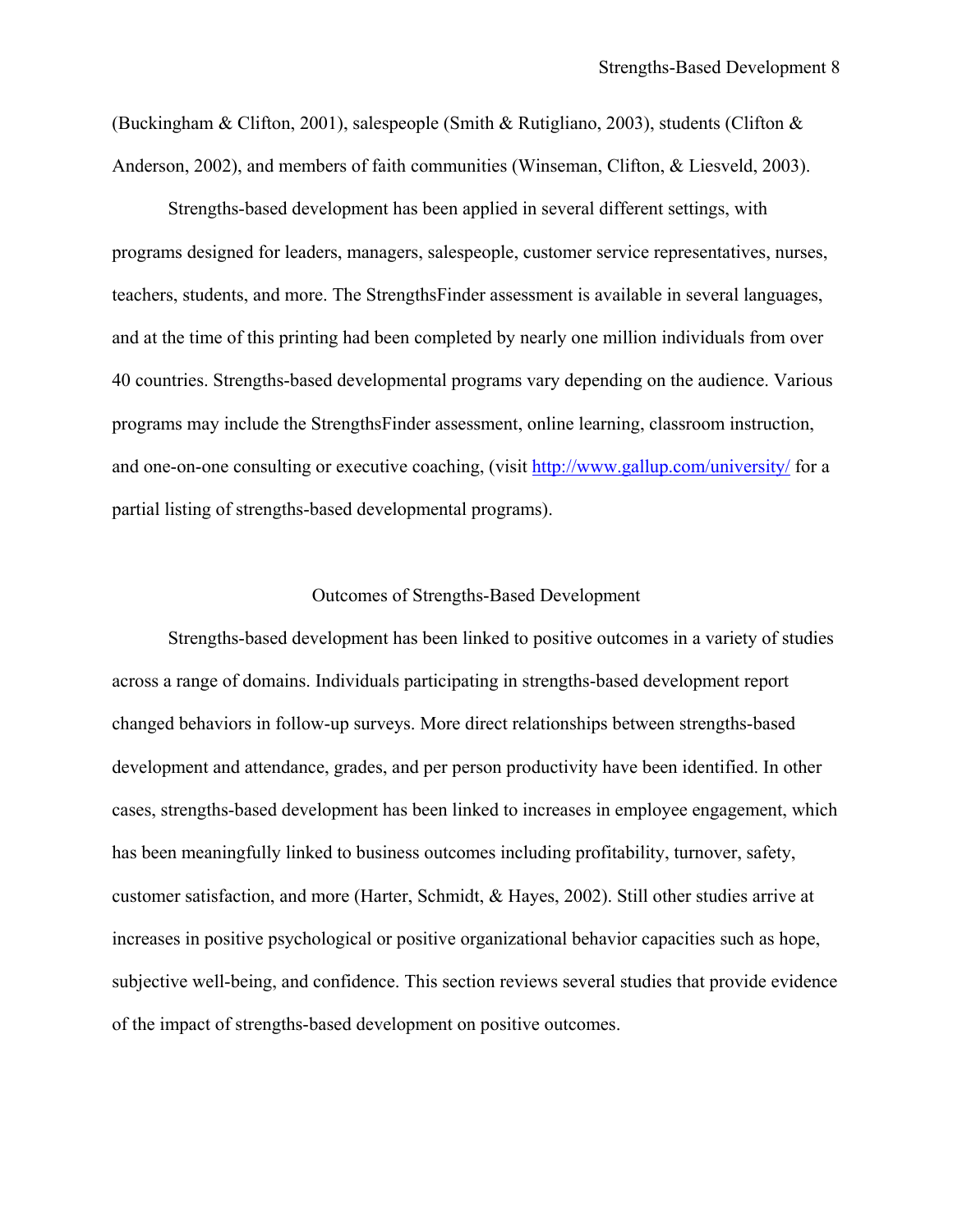### Follow-up Surveys

 Gallup researchers conducted brief web-based surveys to study the impact of strengths awareness on participant behaviors (Hodges, 2003). Email invitations were sent to study participants 75 days following their completion of the StrengthsFinder assessment through the *Now, Discover Your Strengths* website (https://www.strengthsfinder.com/). Invitations were sent to participants who provided a valid email address and consented to being contacted in the future. A total of 459 surveys were completed during a period of several weeks in the autumn of 2002. The survey consisted of open-ended items as well as 5-point "strongly disagree" to "strongly agree" Likert-type items.

Three survey items were written to serve as indicators of behavioral change as a result of the participants' strengths awareness. The first item was written to broadly measure the impact of strengths awareness on lifestyle. Fifty-nine percent of respondents agreed or strongly agreed with the statement, "Learning about my strengths has helped me to make better choices in my life." The second behavioral change survey item focused more specifically on individual productivity as an outcome measure, with 60% of respondents stating that they agreed or strongly agreed with the statement, "Focusing on my strengths has helped me to be more productive." The third survey item is closely aligned with the field of Positive Psychology. Through this item, 63% of respondents indicated that they agreed or strongly agreed with the statement, "Learning about my strengths has increased my self-confidence." Other studies on the relationship between strengths and self-confidence will be reviewed later in this chapter.

While the study results point in a favorable direction, it should be noted that these study participants took part in a very minimal strengths-based developmental intervention, consisting only of having had the opportunity to read Now, Discover Your Strengths*,* complete the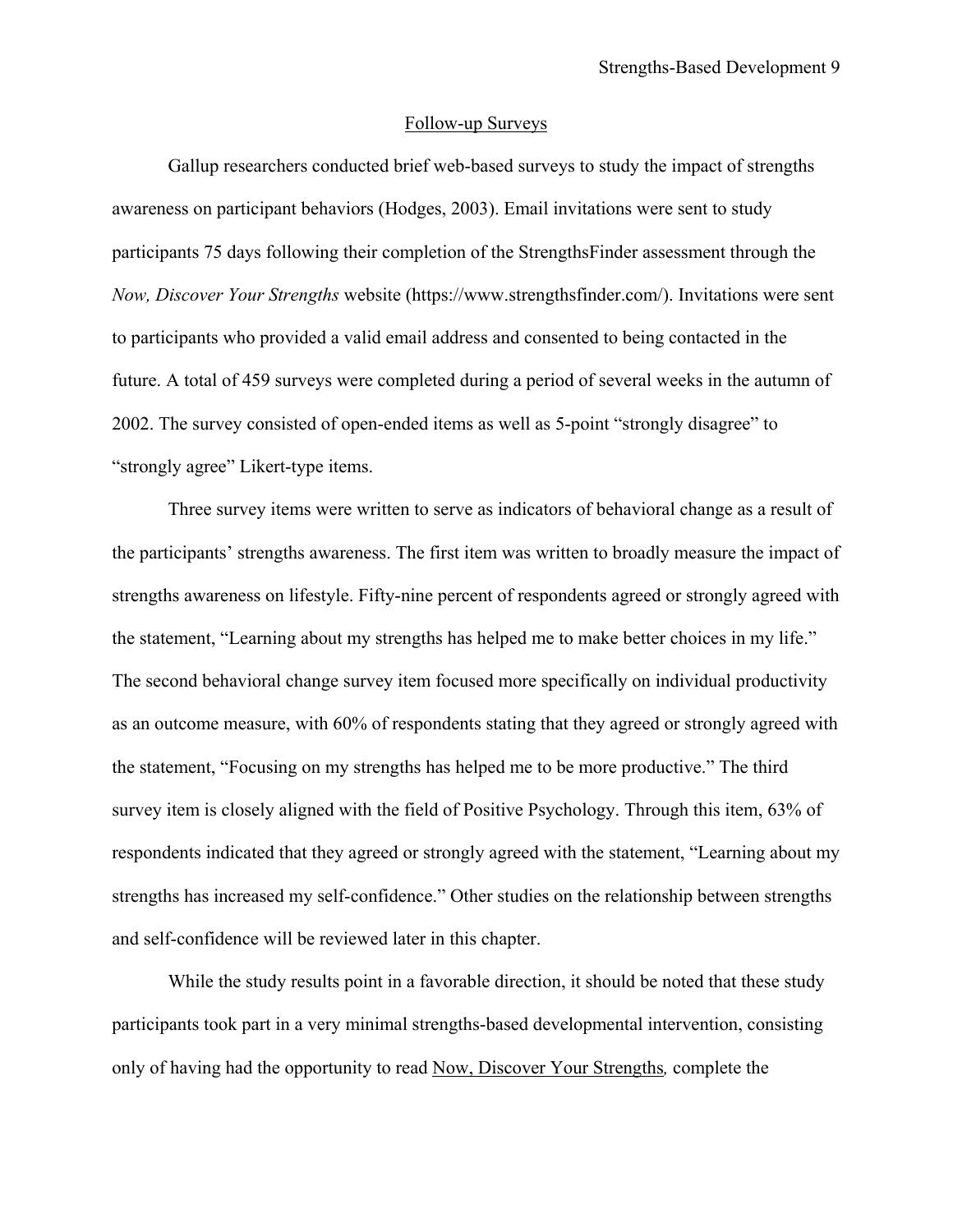StrengthsFinder assessment, and receive a printed copy of their top five themes of talent. Participants in more intensive strengths-based developmental interventions are currently being invited to complete the survey items identified in this review. Preliminary results show that more intensive interventions, including classroom instruction and individual coaching with a trained consultant, yield a higher magnitude of positive results on each survey item than in the minimal intervention reviewed here.

#### Direct Impact on Outcomes

 Education. Strengths-based developmental interventions have also been shown to positively impact educational outcomes. Gallup researchers conducted a four-year study at a Midwestern United States urban high school from 1994-1997 (Harter, 1998). These studies involved training a random selection of teachers to administer talent-based interviews to incoming freshmen in each of the four years of the intervention. Following the interviews, the teachers provided individualized feedback to the students, highlighting their patterns of strongest talent identified through the interviews. The research team tracked absenteeism, tardiness, and grades for all of the students associated with the study during this important first semester of high school. Weighted average effect size correlations were calculated to measure the impact across the four years of the semester-long strengths-based interventions. Meaningful differences were observed between the study group of 807 students and the control group of 841 students on all three outcome measures. The study group had 3.8 fewer days absent per student (.33 standard score units), .78 fewer times tardy per student (.31 standard score units), and grade point averages of .15 standard score units higher than the control group.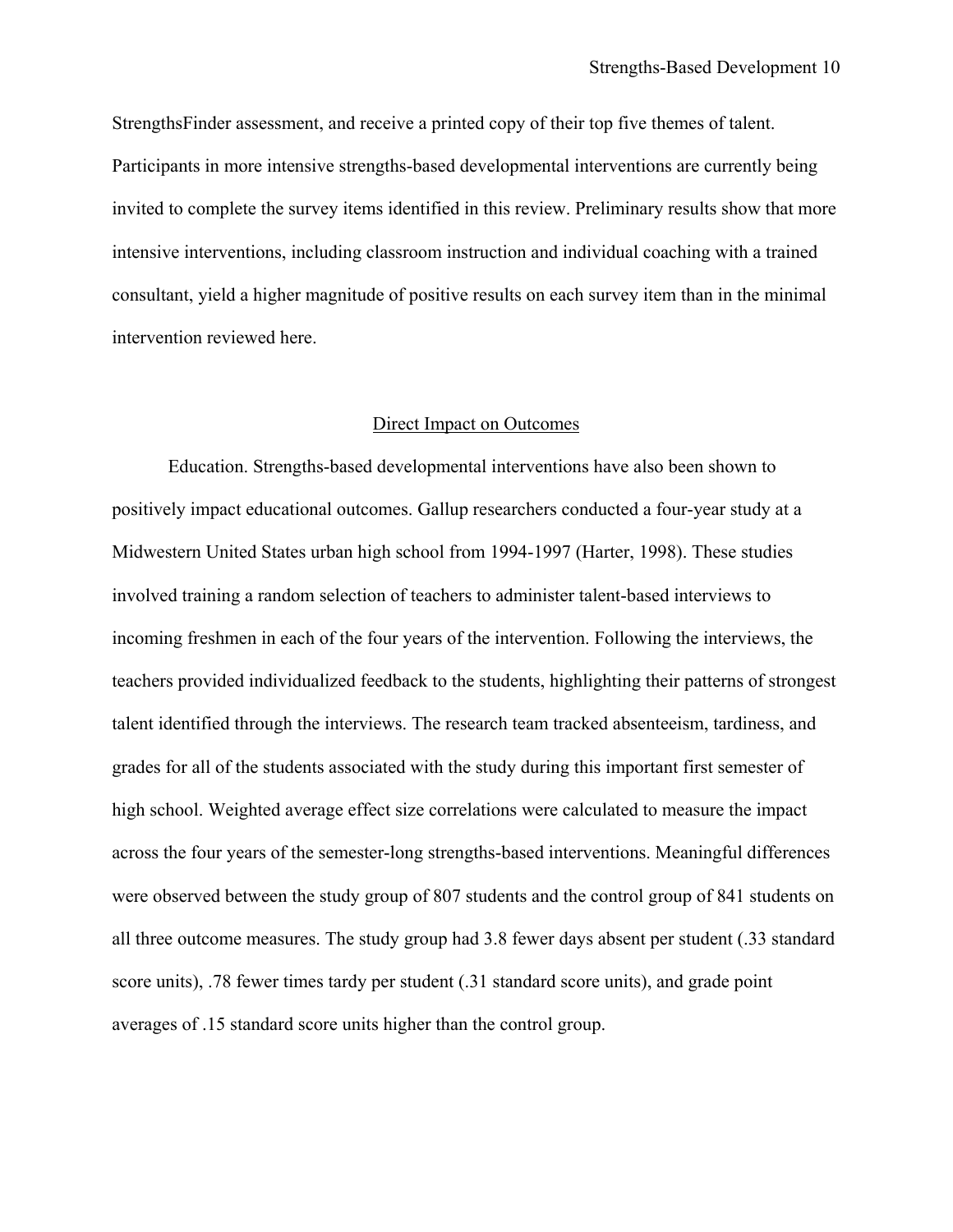Colleges and universities have also served as a context for strengths-based development. A recent study was conducted with college freshmen enrolled at a private, faith-based university (Williamson, 2002). The researcher set out to determine if there was a difference between a study group of students introduced to strengths-based development and a control group who were not. A random sample of first-year English writing students was invited to participate in the program. This study group of 32 students participated in an intervention including the administration of the StrengthsFinder assessment during a summer orientation program, participation in two one-hour presentations on strengths theory and presentation of individual StrengthsFinder results, and a one-on-one advising session with a trained StrengthsCoach. A control group of 40 students, randomly selected from the same sections of the English writing course, completed the StrengthsFinder survey during the summer orientation program but did not receive feedback on their results or participate in any group or individual strengths-based advising. First-semester college student success at the study site is defined as, at a minimum, completing 12 credit hours of coursework at a 2.0 GPA or higher. Although the high school GPA and ACT scores for the study and contrast groups were not statistically different, the first semester college academic results differed amongst the two groups. Only two of the 32 students in the group participating in the strengths-based intervention failed to meet the minimum standards expected of first-semester students, while eight of the forty control group students failed to meet these standards. Further, the college GPAs were significantly higher for the study group ( $p < .05$ ) at the conclusion of the first semester.

 Workplace. Strengths-based developmental interventions have taken place in various workplace domains, including a Southern California auto parts warehouse. The Toyota North American Parts Center California (NAPCC), comprised of 400 employees on 54 work teams,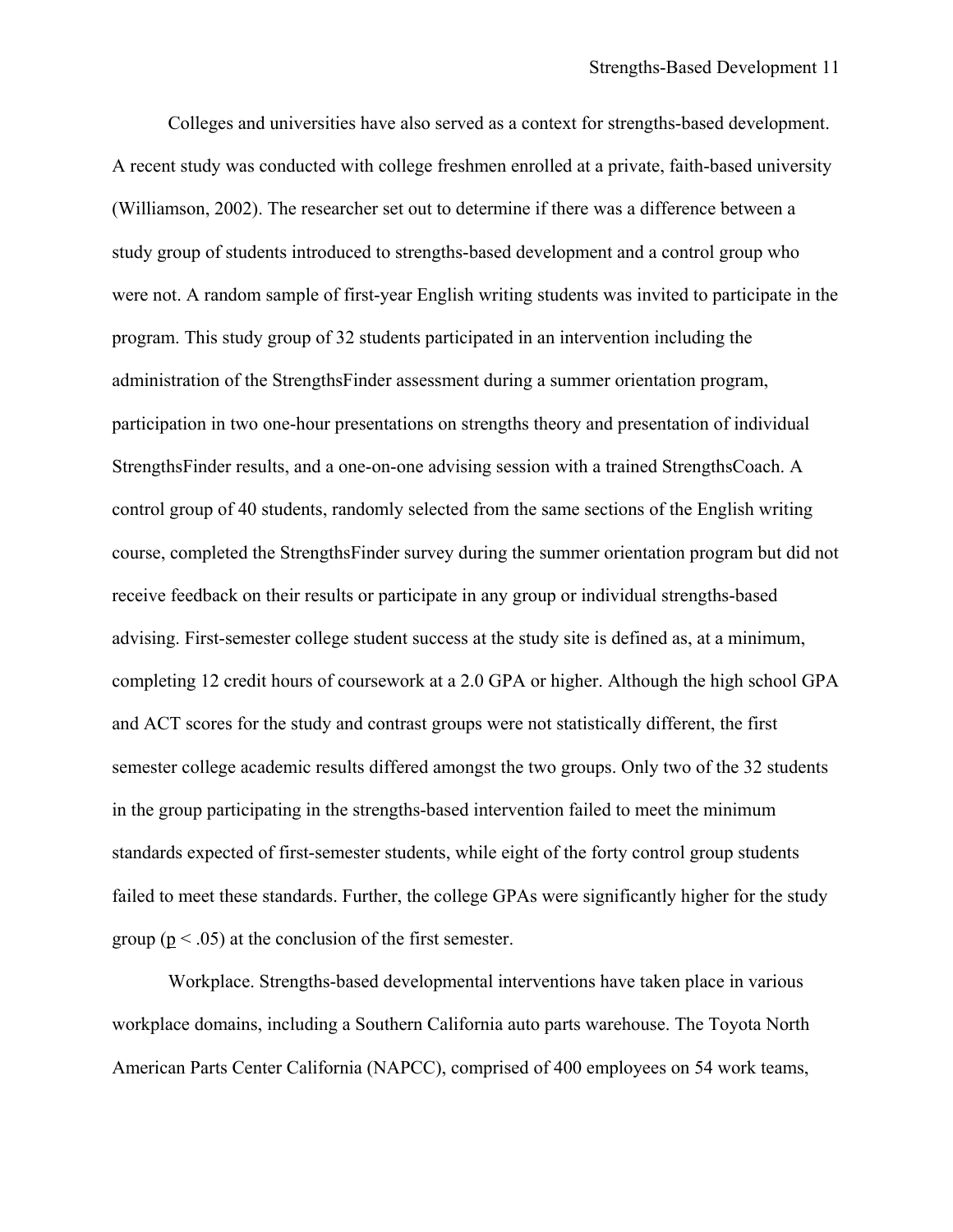underwent a strengths-based intervention with an objective to build effective work teams (Connelly, 2002). The intervention began with warehouse associates completing the StrengthsFinder to identify their themes of talent. Many lunchtime learning sessions were conducted to answer any questions and to deliver StrengthsFinder results to individual associates. Next, NAPCC managers attended a four-day course designed to introduce them to the theory and practice of managing themselves and their teams according to their strengths. Finally, warehouse associates at NAPCC came together on a Saturday at 6:00 a.m. for a half-day teamblend session designed to move individuals from thinking about their own strengths to thinking about the strengths of their team members in order to optimize team relationships and performance. Quantifiable business results were attributed to the strengths-based intervention when, within a year of the intervention, per-person-productivity at the warehouse increased by 6%. These results were in sharp contrast to the previous three years, when quarterly productivity figures varied either positively or negatively by less than 1%. Further, two teams who underwent a more intensive strengths-based developmental program realized a 9% productivity increase over a period of just six months.

#### Impact on Employee Engagement

 Many strengths-based developmental interventions have led to a quantifiable impact on the employee engagement metric. Employee engagement is measured by twelve questions (Buckingham & Coffman, 1999) selected for their comprehensiveness, performance-relatedness, and actionability (Harter, 2000). The employee engagement metric is designed to enable managers to take necessary steps towards increased levels of engagement and improved performance in response to employee ratings. Employee engagement is measured at the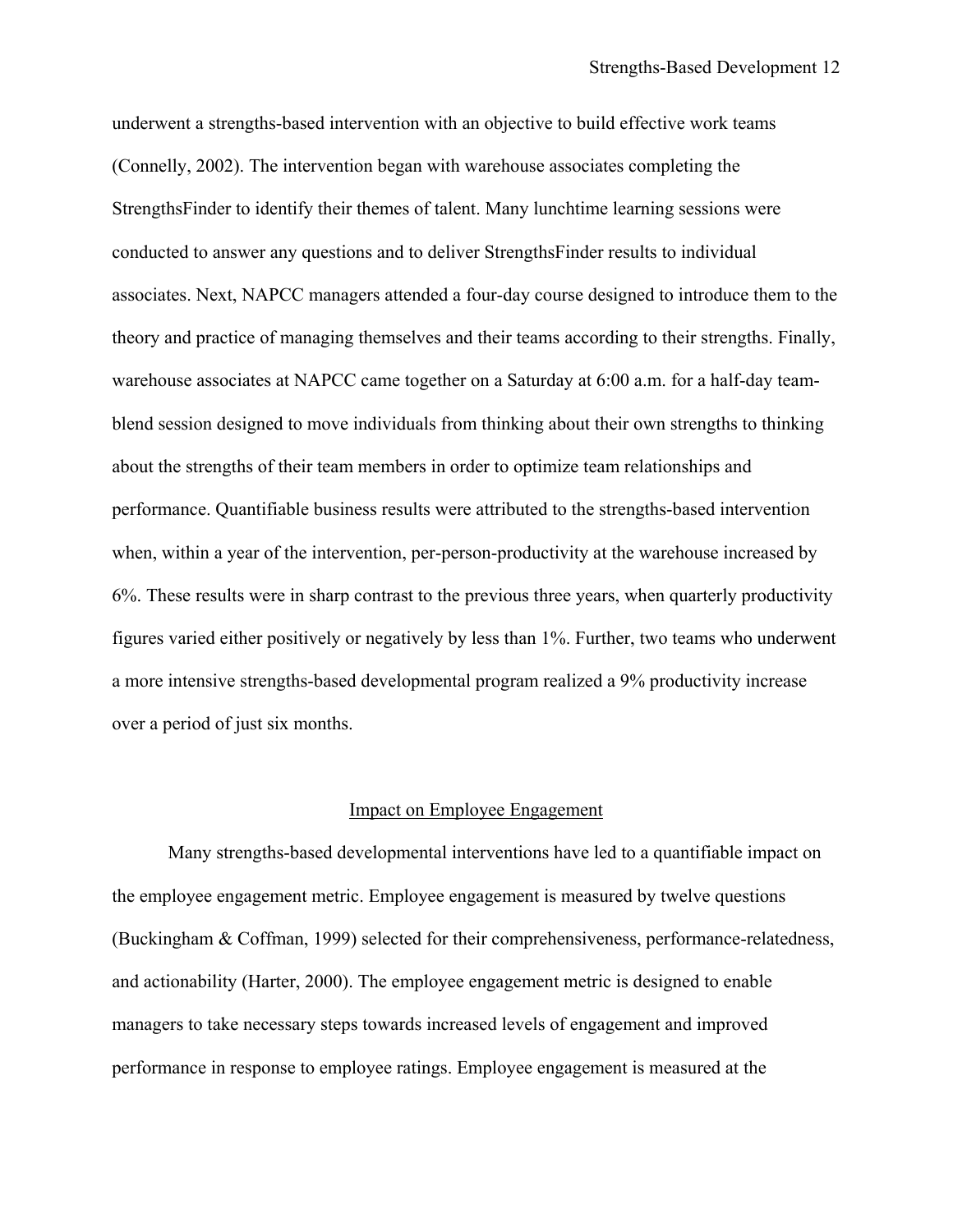business-unit level and has been meaningfully linked to performance outcomes including customer satisfaction, productivity, profit, employee turnover, and accidents (Harter, Schmidt, & Hayes, 2002).

While several studies have shown linkages between strengths-based development and the entire employee engagement metric, one employee engagement item in particular, "opportunity to do what I do best," has a strong conceptual relationship to strengths-based development. This item also has strong research evidence linking it to success, defined as above the median performance within one's company, across work units. A recent meta-analysis of over 10,000 work units and over 300,000 employees in 51 companies indicates that work units scoring above the median on the "opportunity to do what I do best" item have 38% higher probability of success on productivity measures and 44% higher probability of success on customer loyalty and employee retention (Harter & Schmidt, 2002).

To further illustrate the impact of strengths-based development on employee engagement and business outcomes, Clifton & Harter (2003) reviewed data from 65 organizations, all of which were involved in employee engagement interventions. A study group consisted of four companies who had utilized strengths-based development and a control group was made up of 61 organizations that had not. The study group exceeded the control group on employee engagement from year one to year two  $(d = .65)$  and even more dramatically so from year one to year three (d)  $= 1.15$ ). Utility analyses, conducted to determine the difference between the study and control groups, yielded an increase in annual per employee productivity of more than \$1,000. This equates to more than \$1 million for an organization of 1,000 employees, and more than \$5.4 million for the average sized company in the study. Further tangible value from the study may be realized through further utility analyses on other performance outcomes including turnover,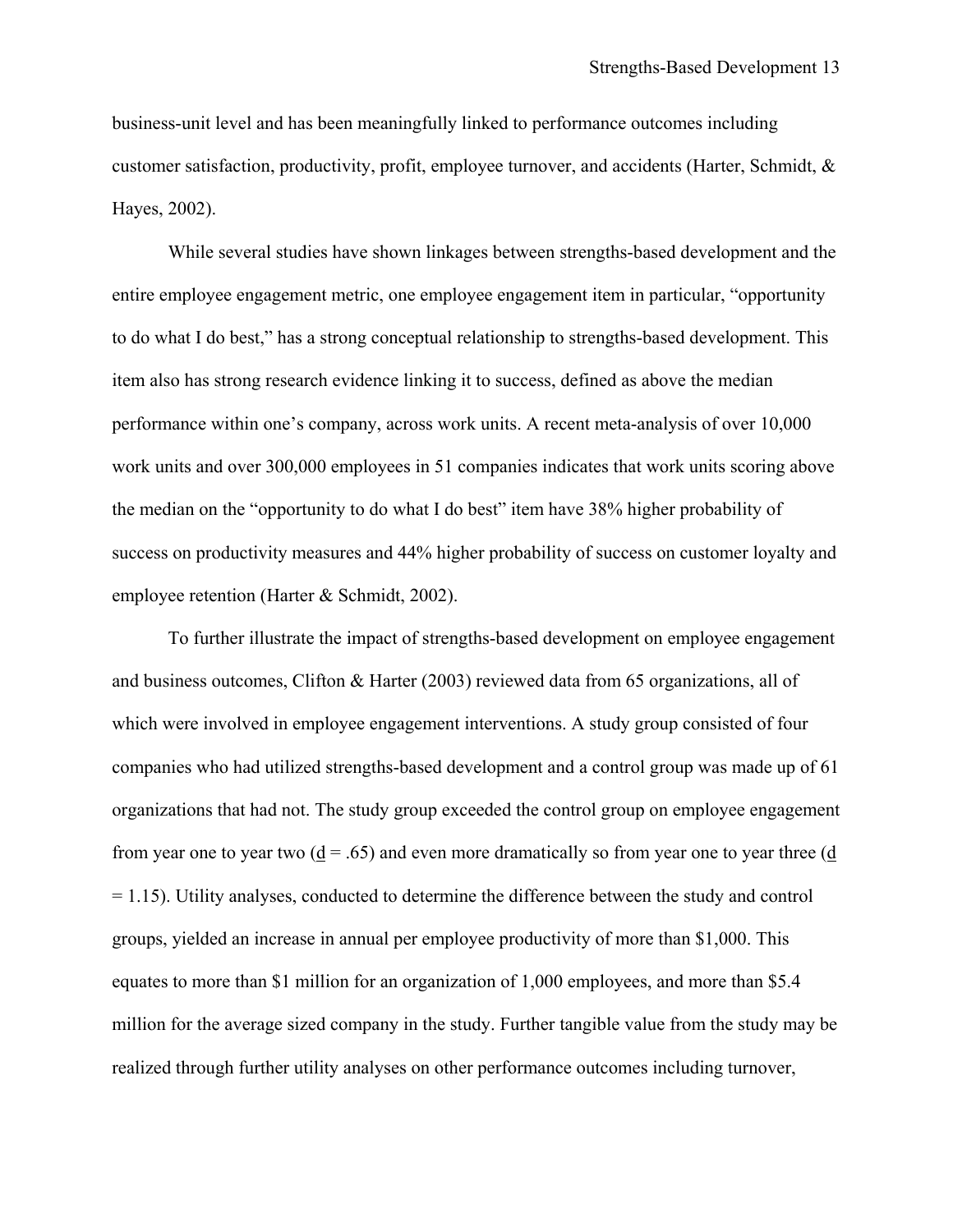profit, safety, and customer satisfaction. Focus groups and follow-up interviews with staff participating in strengths-based development programs widely report an increased understanding and respect for their coworkers, and that they work together better as a result of knowing, accepting, and working to develop the strengths that their peers bring to the table.

 An example of an increase in employee engagement in response to strengths-based development is found at St. Lucie Medical Center in Florida (Black, 2001). This 150-bed hospital was the place of work for 700 nurses, clinicians, and support staff. High turnover and low morale were barriers to the hospital's success. In 1998 the hospital ranked in the bottom quartile of Gallup's worldwide employee engagement database. However, a closer look revealed that, although the overall hospital scores were low, there were several engaged workgroups within St. Lucie. The leadership of St. Lucie decided to study the talents of the top leaders, and eventually of employees across functions, through structured talent inventory interviews. This information was used to build teams that allowed each employee to flourish according to their innate talents. Just two years into the strengths-based development and employee engagement intervention, St. Lucie's turnover had declined by almost 50% and the employee engagement scores had jumped to the top quartile of Gallup's database. Furthermore, the hospital's percentile ranking amongst its peers jumped by 160% in patient satisfaction.

 As with the employee engagement metric, research on congregational engagement indicates that members of faith-based communities who regularly have the opportunity to do best within their faith communities are more engaged than those who do not. Further, engaged members have higher life satisfaction, give more money, volunteer more, and are more likely to invite others to participate in their congregations (Winseman, 2002). In a 2001 study of congregational members, 66% of congregation members who had invited someone to participate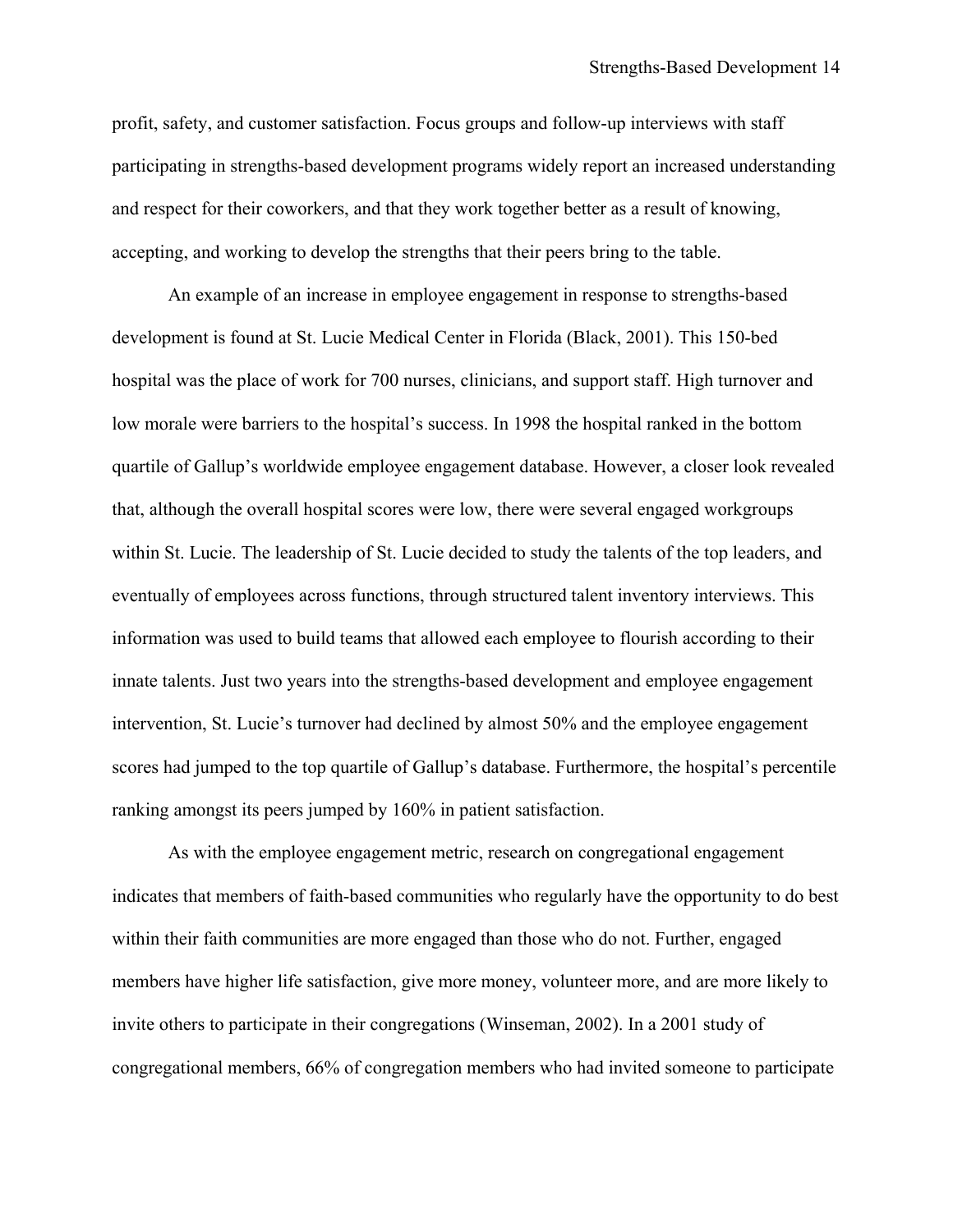in their congregation within the last month also strongly agreed with the statement, "I regularly have the opportunity to do what I do best." Further, 50% of those polled who volunteer two or more hours per week also stated that they regularly have the opportunity to do what they do best. The benefits of strengths-based development seem clear and quantifiable through the congregational engagement metric within the context of faith-based communities.

### Impact on Other Positive Psychological Measures

 Empirical research suggests that strengths-based developmental interventions have a positive impact on positive psychological and positive organizational behavioral constructs. The field of positive psychology, defined as "the scientific study of optimal human functioning" (Sheldon, Frederickson, Rathunde, & Csikszentmihalyi, 2000), has grown in popularity over the past several years. Several researchers have applied positive psychology to the workplace (Cameron, Dutton, & Quinn, 2003). Building from the foundation of the positive psychology movement, recent attention has been paid to Positive Organizational Behavior (POB), defined as "the study and application of positively oriented human resource strengths that can be measured, developed, and effectively managed for performance improvement in today's workplace" (Luthans, 2002, p. 59). Three POB constructs receiving recent attention have been hope, subjective well-being, and confidence.

#### Hope

Hope is a positive psychological capacity consisting of two components: agency, or goaldirected determination, and pathways, or planning ways to meet goals (Snyder et al., 1991). State hope (Snyder, Sympson, Ybasco, Borders, Babyak, & Higgins, 1996) describes an individual's present goal-directed thinking. State hope can be developed and has been used as a measure of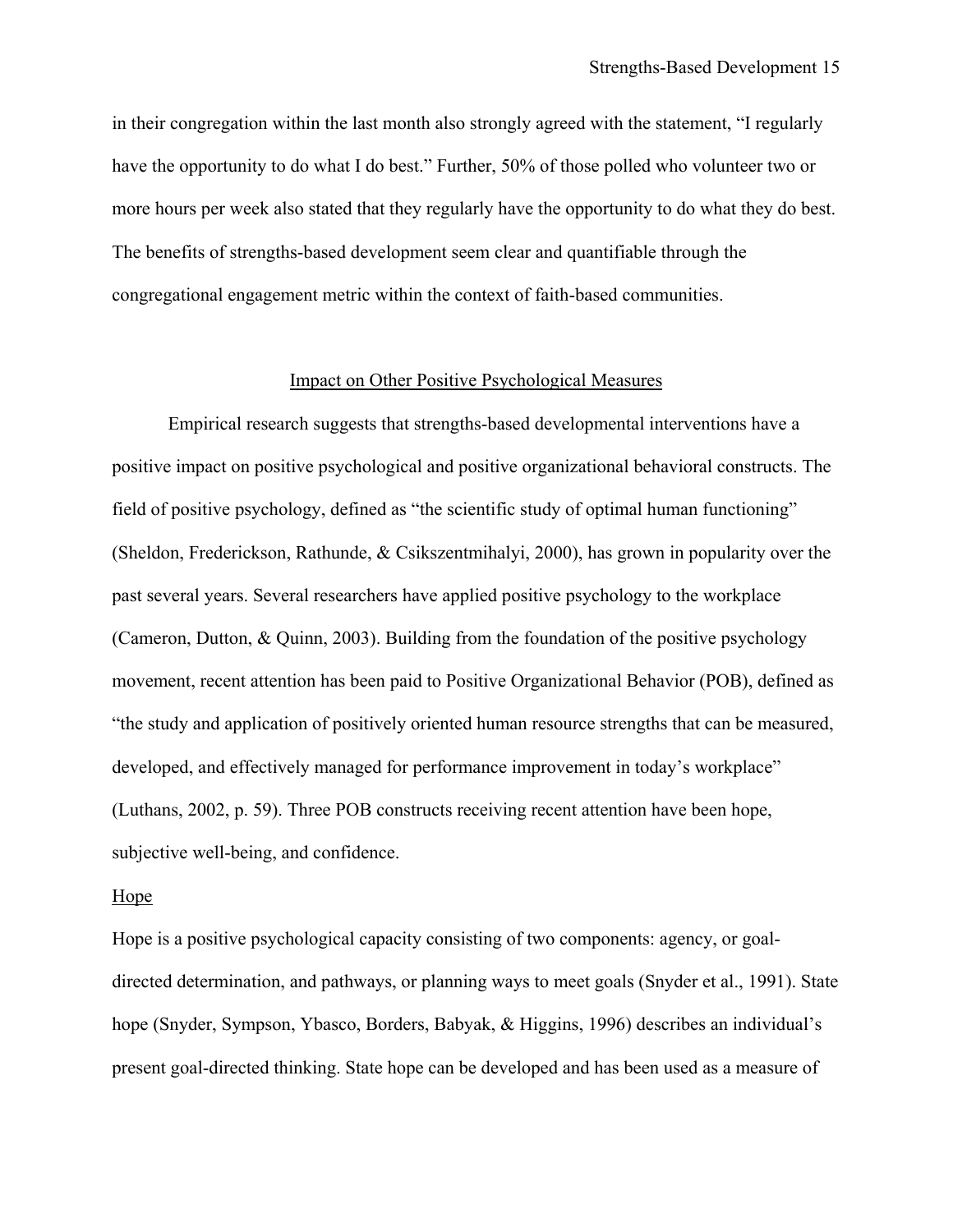ongoing goal-related activities in many domains (Snyder, 2000), including the workplace (Peterson & Luthans, 2003). Suggestions for developing hope include clarification of goals, simplifying the goals into smaller steps, developing alternative plans, taking pleasure in the process, and being strategic in overcoming obstacles (Luthans & Jensen, 2002).

Two recent empirical studies offer evidence that strengths-based developmental interventions can increase levels of state hope. A recent three-month study consisted of undergraduate business students participating in a strengths-based intervention over the course of the academic term. At the beginning of the semester a pretest with several positive psychological assessments, including the six-item State Hope Scale (Snyder et al., 1996), was administered to the students. Next, students completed the StrengthsFinder assessment and were provided access to online learning about strengths. Then, the students then took part in 30-minute one-on-one consulting calls with an individual trained to administer strengths feedback. Finally, at the conclusion of the semester (approximately two months following the consulting calls), students completed a posttest identical to the pretest given at the beginning of the academic term. Analysis of the pretest-posttest data revealed that state hope scores increased by .36 standard score units over the three-month interval.

 The second strengths-based intervention providing evidence for the development of state hope is from a study conducted at a Midwestern United States rehabilitation hospital. This study involved an organization-wide pretest with items designed to measure self-awareness, hope, and subjective well-being. The pretest was administered to hospital employees via the web in May 2002. Employees then had an opportunity to complete the StrengthsFinder and receive a printed report of their top five themes of talent with suggested action statements associated with each theme. Twenty-four hospital employees were trained as StrengthsCoaches. The coaches' names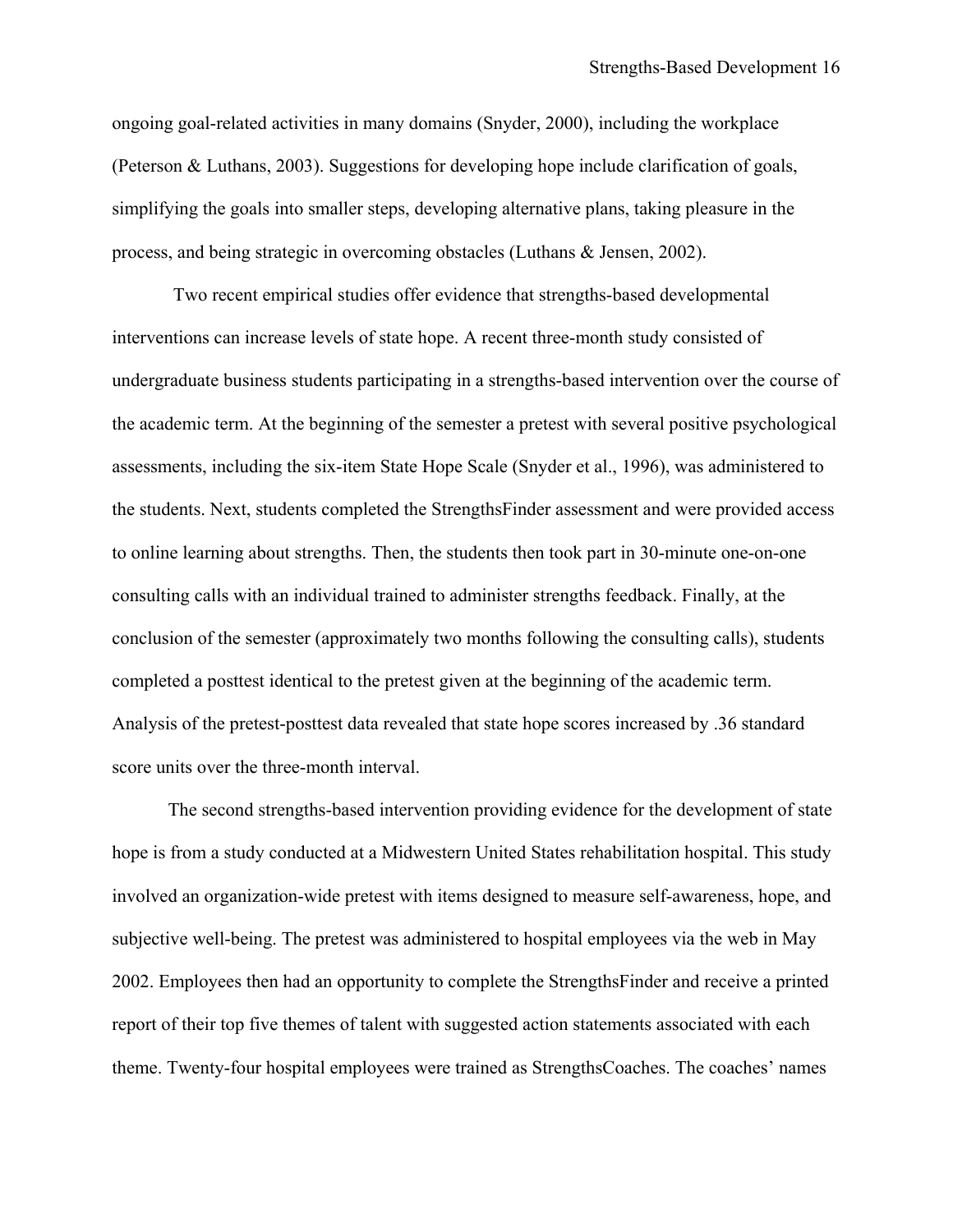and contact information were made available to associates, and the associates were encouraged to schedule and complete feedback sessions designed to teach them more about their themes of talent and how they could build them into strengths. Approximately one year later, hospital employees were invited to complete the online posttest (identical to the pretest with the exception of an additional item at the end asking employees to rate the extent to which they received feedback on their StrengthsFinder results within the last year). A total of 488 employees completed both the pretest and the posttest. Forty percent of the 488 employees strongly agreed with the statement, "In the last year, I have received feedback on my StrengthsFinder results." These 40% were identified as having maximally participated in the strengths-based developmental intervention. While the overall level of state hope at the hospital remained relatively unchanged from the pretest to the posttest, the 40% of associates who received feedback on their StrengthsFinder results increased in hope significantly more than the other 60% of employees ( $p > .001$ ). In fact, group of associates who maximally participated in the strengths-based intervention were the only group who increased in state hope from the pretest to the posttest.

#### Subjective Well-Being

Subjective well-being (Diener, 1984) can be distilled into three components, known as positive affect, negative affect, and life satisfaction (Andrews & Withey, 1976). The life satisfaction component is of particular interest to workplace research as it has been linked to job satisfaction (Tait, Padgett, & Baldwin, 1989; Judge & Watanabe, 1993). Further, job satisfaction has been linked to job performance (Judge, Thoresen, Bono, & Patton, 2001). Emerging research suggests that workplace well-being and performance are "complimentary and dependent components of a financially and psychologically healthy workplace," (Harter, et al., 2003, p.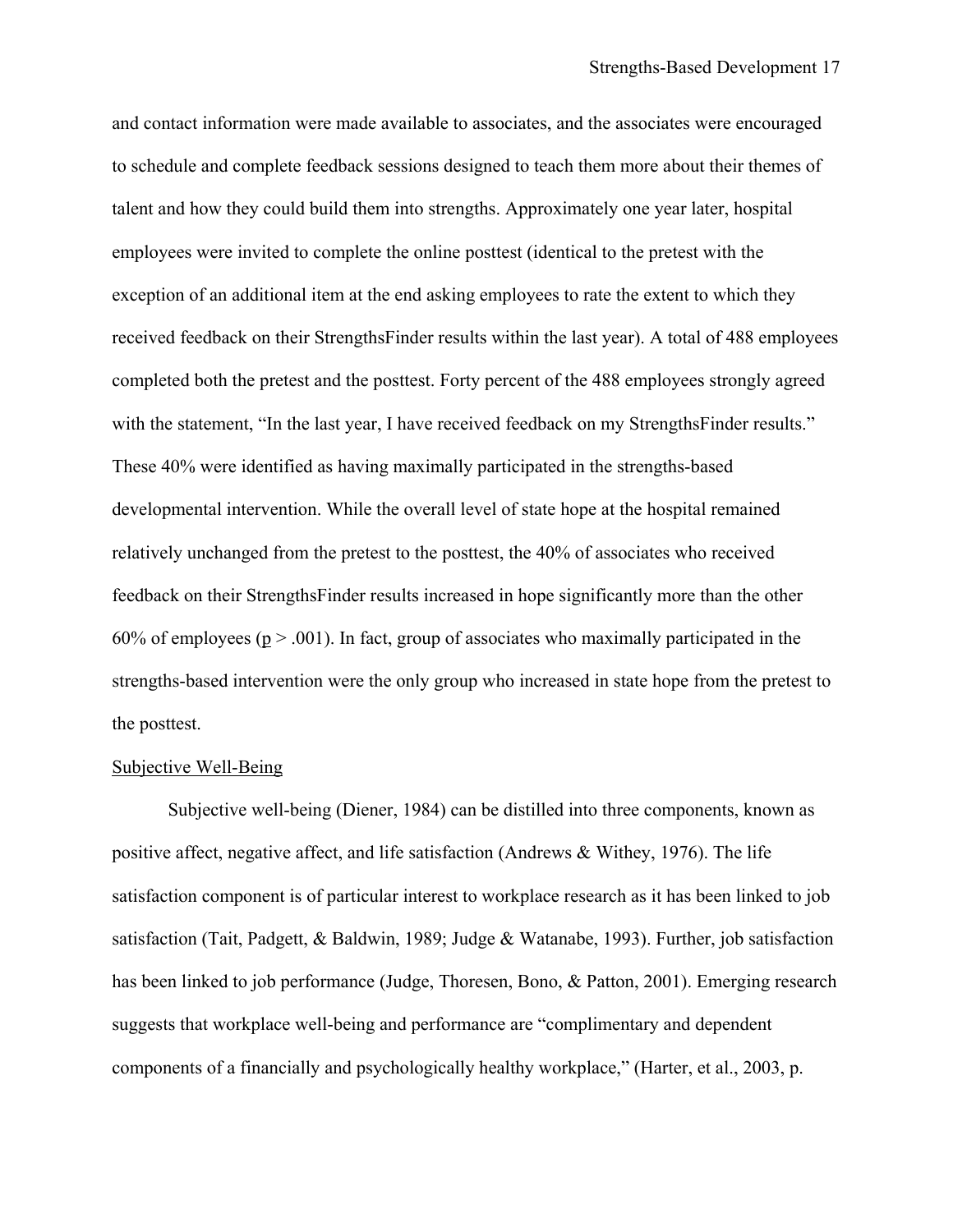221). Life satisfaction scores have been shown to increase over periods of outpatient therapy (Pavot & Diener, 1993), suggesting that it is state-like and able to be developed.

 The strengths-based intervention at a midwestern rehabilitation hospital described earlier also served as a test site for changes in the satisfaction with life component of subjective wellbeing. The pretest and posttest included the five-item Satisfaction with Life Scale (Diener, Emmons, Larsen, & Griffin, 1985). Again, of the 488 employees who completed both the pretest and posttest, 40% strongly agreed when asked if they had received feedback on their StrengthsFinder results within the last year. The group of employees who maximally participated in the program increased in satisfaction with life significantly more than the other 60% of employees ( $p < .05$ ).

### Confidence

Confidence draws heavily from Bandura's (1982) work with self-efficacy. Self-efficacy is defined as, "an individual's conviction (or confidence) about his or her abilities to mobilize the motivation, cognitive resources, and courses of action needed to successfully execute a specific task within a given context" (Stajkovic & Luthans, 1998b, p. 66). Self-efficacy, or confidence, can be developed through positive feedback, mastery experiences or performance attainments, vicarious learning, and physiological or psychological arousal (Bandura, 1997). A recent metaanalysis illustrated a strong link between confidence and work-related performance (Stajkovic & Luthans, 1998a).

 A recent study with 212 UCLA students provides evidence that increased confidence may be an outcome of strengths-based development. This study took place in the fall semester of 2002. Students completed a pretest, participated in the strengths-based developmental intervention, and then completed a posttest. The intervention consisted of several classroom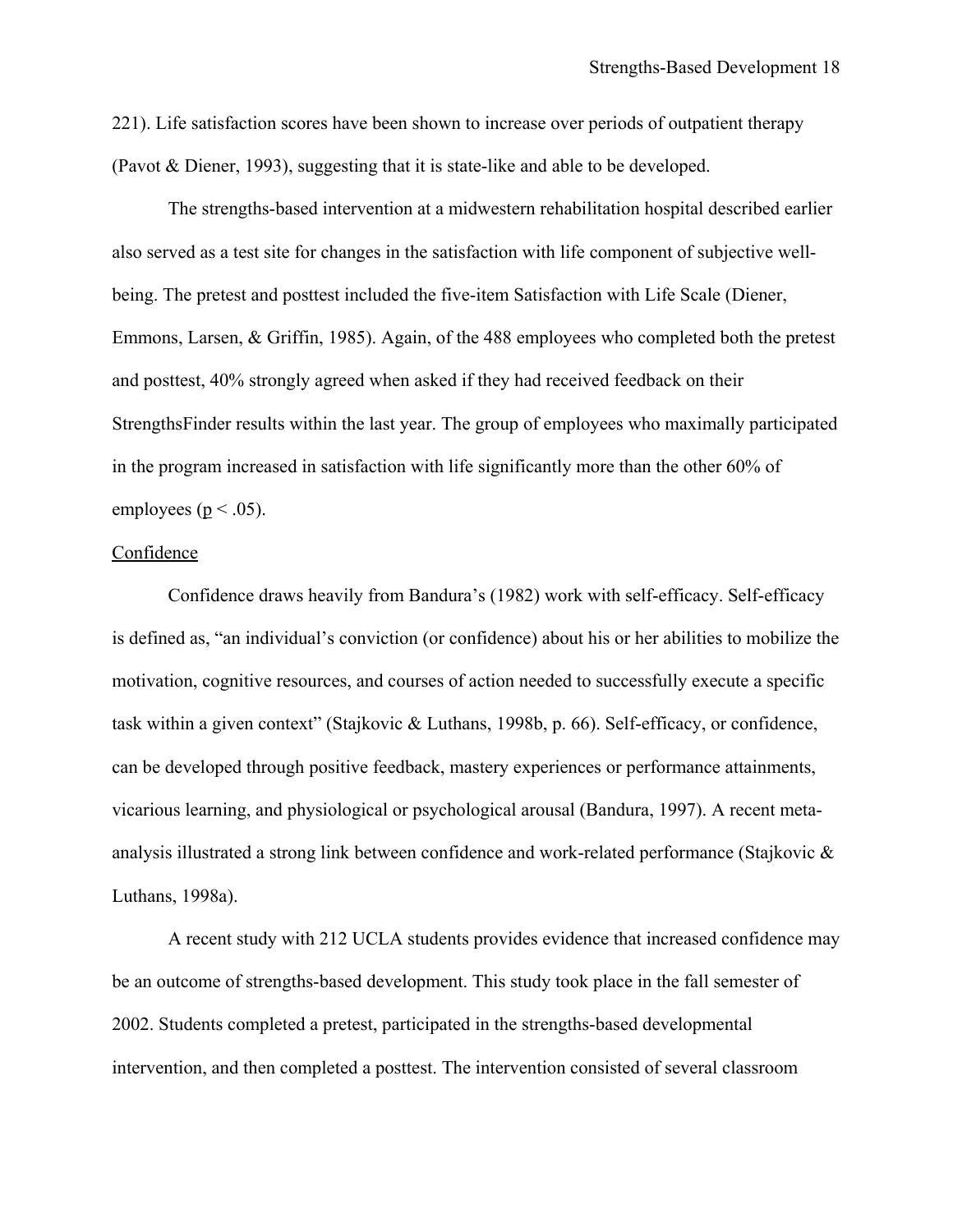activities and homework assignments facilitated by the course professor, a trained strengths coach. The pretest and posttest consisted of identical surveys with items designed to measure participants' awareness of strengths, direction about the future, and level of confidence (Clifton, 1997; Rath, 2002). Ten items from the survey comprised a subscale measure of confidence, including items such as "I am confident in my ability to build friendships" and "I am an academically confident person." The posttest scores on the confidence subscale were significantly higher than the pretest scores ( $p < .001$ ), with an increase of .23 standard score units.

#### The Road Ahead

Strengths-based development involves the identification of talents, integration into one's view of themselves, and resulting changes in behavior. This chapter reviews several studies that illustrate the impact of strengths-based development on various outcomes, including productivity, educational performance, employee engagement, hope, subjective well-being, and confidence, across several domains, including education, healthcare, and the workplace.

While there are several examples of the impact of strengths-based development presented in this chapter, there is still much research that needs to be conducted on the topic. Numerous strengths-based developmental studies are currently underway. Longitudinal studies are being conducted to measure the impact of development over time. Several variations of developmental programs are being tested with various audiences to determine the most effective intervention for each audience. Strengths-based development is also being tested against the Barnum effect, defined as the tendency for people to accept very vague or general feedback as accurate (see Snyder, Shenkel, & Lowery, 1977, for a review of the Barnum effect).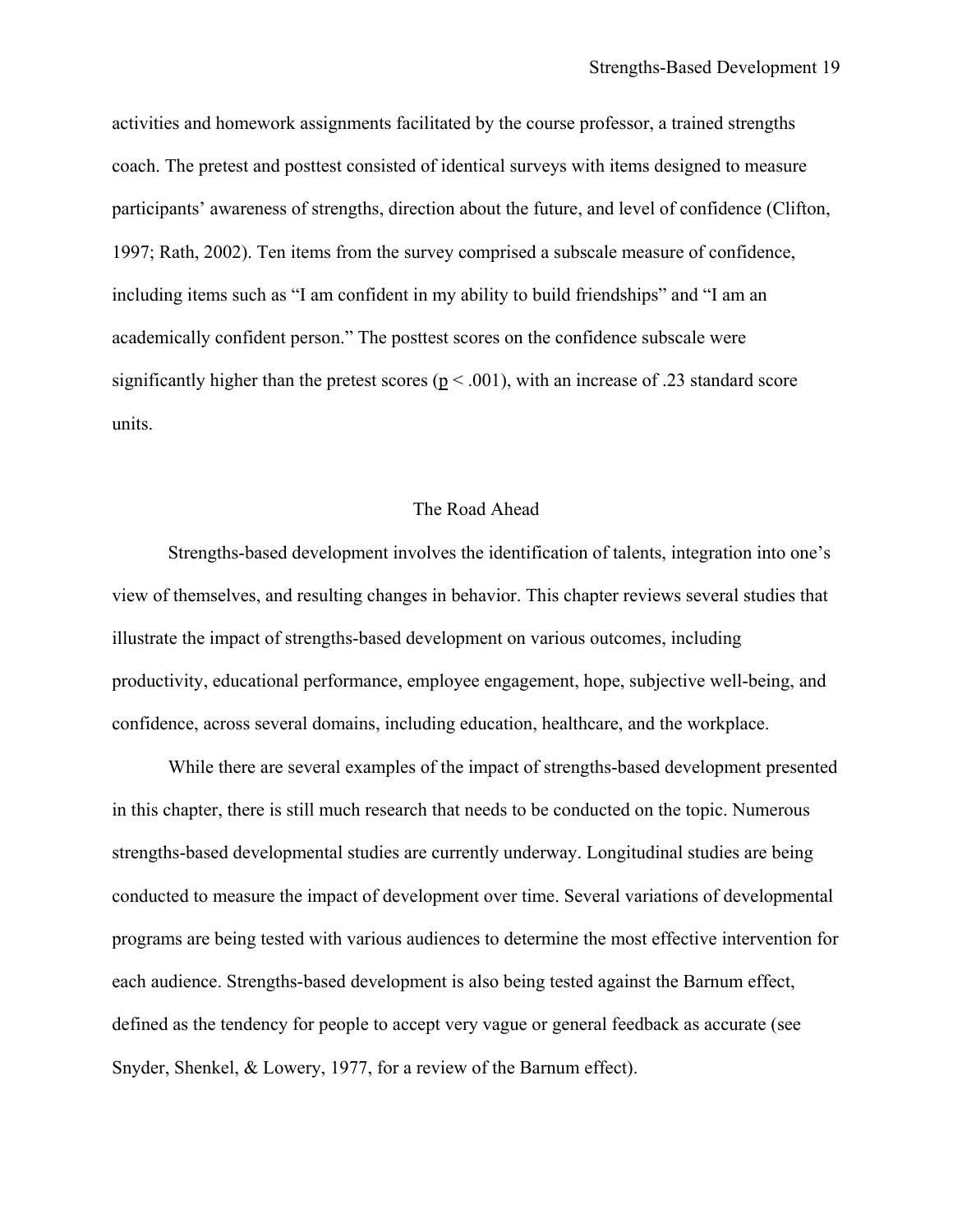Future research should explore relationships between strengths-based development and other positive psychological/positive organizational behavioral constructs, such as resiliency, should be explored. The Pygmalion effect, a self-fulfilling prophecy where subordinates perform better when expected to do so by their superiors, has been explored in education (Rosenthal, 1994; Rosenthal & Jacobson, 1968) and management (Eden, 1990; White & Locke, 2000). Studies comparing strengths-based development and Pygmalion effects should be considered. Further controlled experiments should be conducted to further measure the impact of strengthsbased developmental programs. Advanced statistical models, including path analysis, should be applied to measure causality and explore possible mediators in the relationship between strengths-based development and desired outcomes. Future research is expected to uncover further breakthroughs regarding the importance of strengths-based development and its linkage to performance improvement. Strengths-based development stands at the forefront of positive psychology in practice, and offers much to professional psychologists, educators, managers, and others who wish to work from a positive psychological perspective.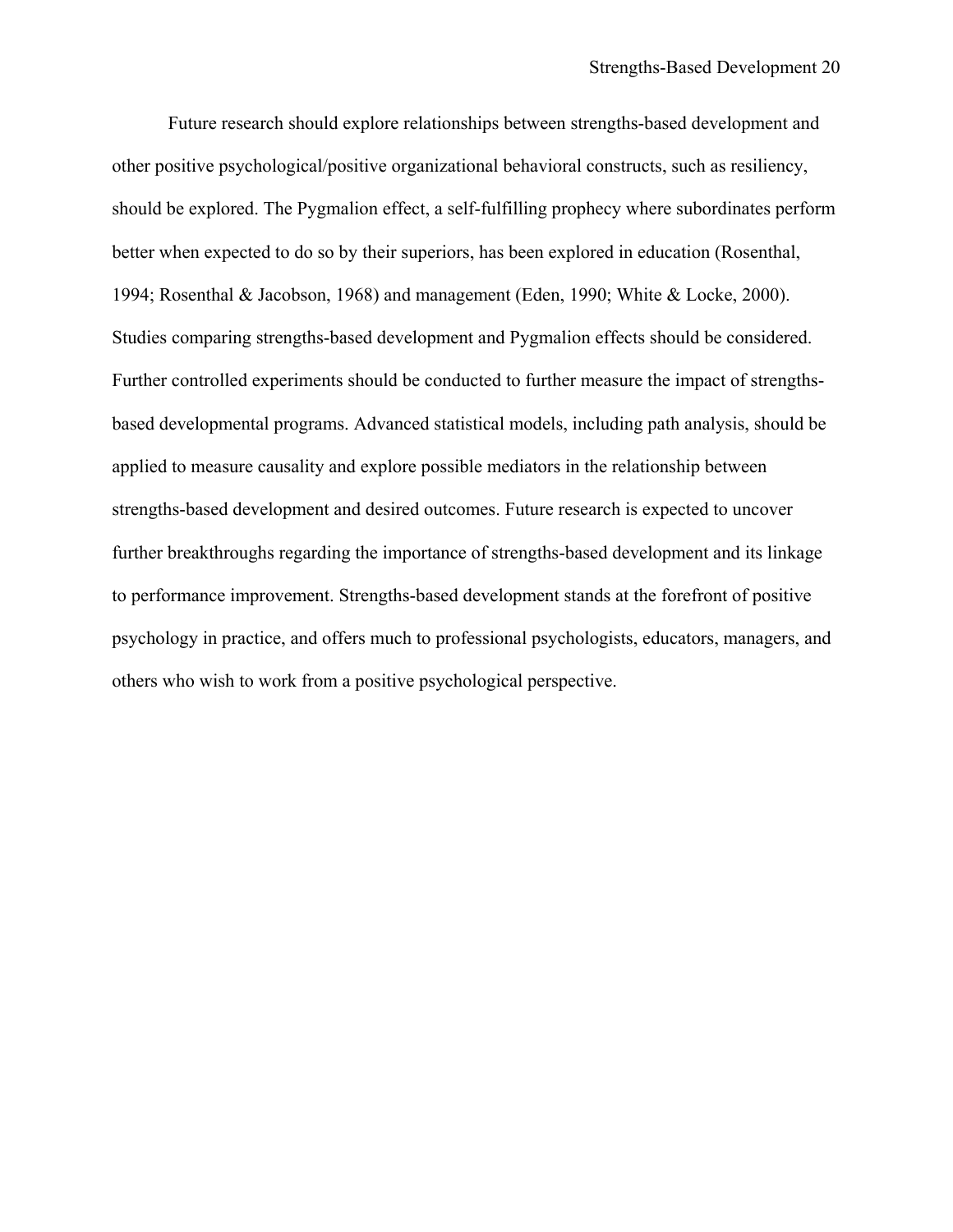#### References

Andrews, F.M., & Withey, S.B. (1976). Social indicators of well-being: America's perception of life quality. New York: Plenum.

Bandura, A. (1982). Self-efficacy mechanism in human agency. American Psychologist, 37, 122-147.

Bandura, A. (1997). Self-efficacy: The exercise of control. New York: Freeman.

Black, B. (2001). The road to recovery. The Gallup Management Journal, 1(4), 10-12.

Buckingham, M., & Clifton, D.O. (2001). Now, discover your strengths. New York: The Free Press.

Buckingham, M., & Coffman, C. (1999). First, break all the rules: What the world's greatest managers do differently. New York: Simon & Schuster.

Cameron, K.S., Dutton, J.E., & Quinn, R.E. (Eds.). (2003)*.* Positive Organizational Scholarship. San Francisco: Berrett-Koehler.

Clifton, D.O. (1997). The self-reflection scale. Princeton, NJ: The Gallup Organization.

Clifton, D.O., & Anderson, E. (2002). StrengthsQuest: Discover and develop your

strengths in academics, career, and beyond. Washington DC: The Gallup Organization.

Clifton, D.O., & Harter, J.K. (2003). Strengths investment. In K.S. Cameron, J.E. Dutton, & R.E. Quinn (Eds.), Positive organizational scholarship (pp. 111-121). San Francisco: Berrett-Koehler.

Clifton, D.O., & Hodges, T.D. (in press). Strengths. In J.M. Burns (Ed.), The encyclopedia of leadership. Thousand Oaks, CA: Sage.

Coffman, C., & Gonzalez-Molina, G. (2002). Follow this path: How the world's greatest organizations drive growth by unleashing human potential. New York: Warner Books.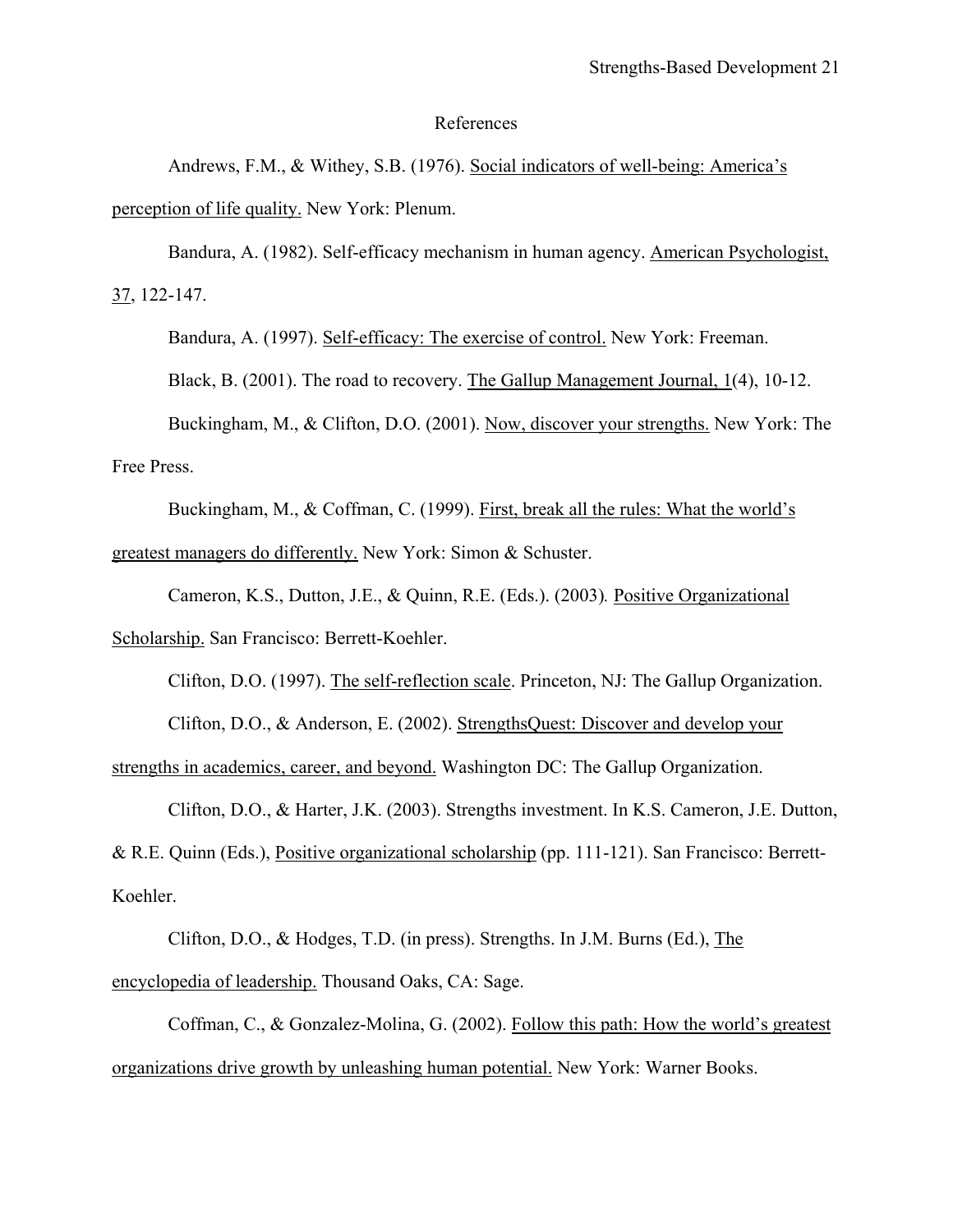Connelly, J. (2002). All together now. The Gallup Management Journal, 2(1), 13-18.

Diener, E. (1984). Subjective well-being. Psychological Bulletin, 95, 542-575.

Diener, E., Emmons, R.A., Larsen, R.J., & Griffin, S. (1985). The satisfaction with life scale. Journal of Personality Assessment, 49, 71-75.

Eden, D. (1990). Pygmalion in management: Productivity as a self fulfilling prophecy. DC: Lexington.

Harter, J.K. (1998). Gage Park High School research study. Princeton, NJ: The Gallup Organization.

Harter, J.K. (2000). Managerial talent, employee engagement, and business-unit performance. The Psychologist-Manager Journal, 4, 215-224.

Harter, J.K., & Schmidt, F.L. (2002). Employee engagement, satisfaction, and businessunit-level outcomes: Meta-analysis. Princeton, NJ: The Gallup Organization.

Harter, J.K., Schmidt, F.L., & Hayes, T.L. (2002). Business-unit-level relationship between employee satisfaction, employee engagement, and business outcomes: A meta-analysis. Journal of Applied Psychology, 87, 268-279.

Harter, J.K., Schmidt, F.L., & Keyes, C.L.M. (2003). Well-being in the workplace and its relationship to business outcomes: A review of the Gallup studies. In C.L.M. Keyes & J. Haidt (Eds.), Flourishing: Positive psychology and the life well-lived (pp. 205-224)*.* Washington, DC: APA.

Hodges, T.D. (2003). Results of 2002 StrengthsFinder follow-up surveys. Princeton, NJ: The Gallup Organization.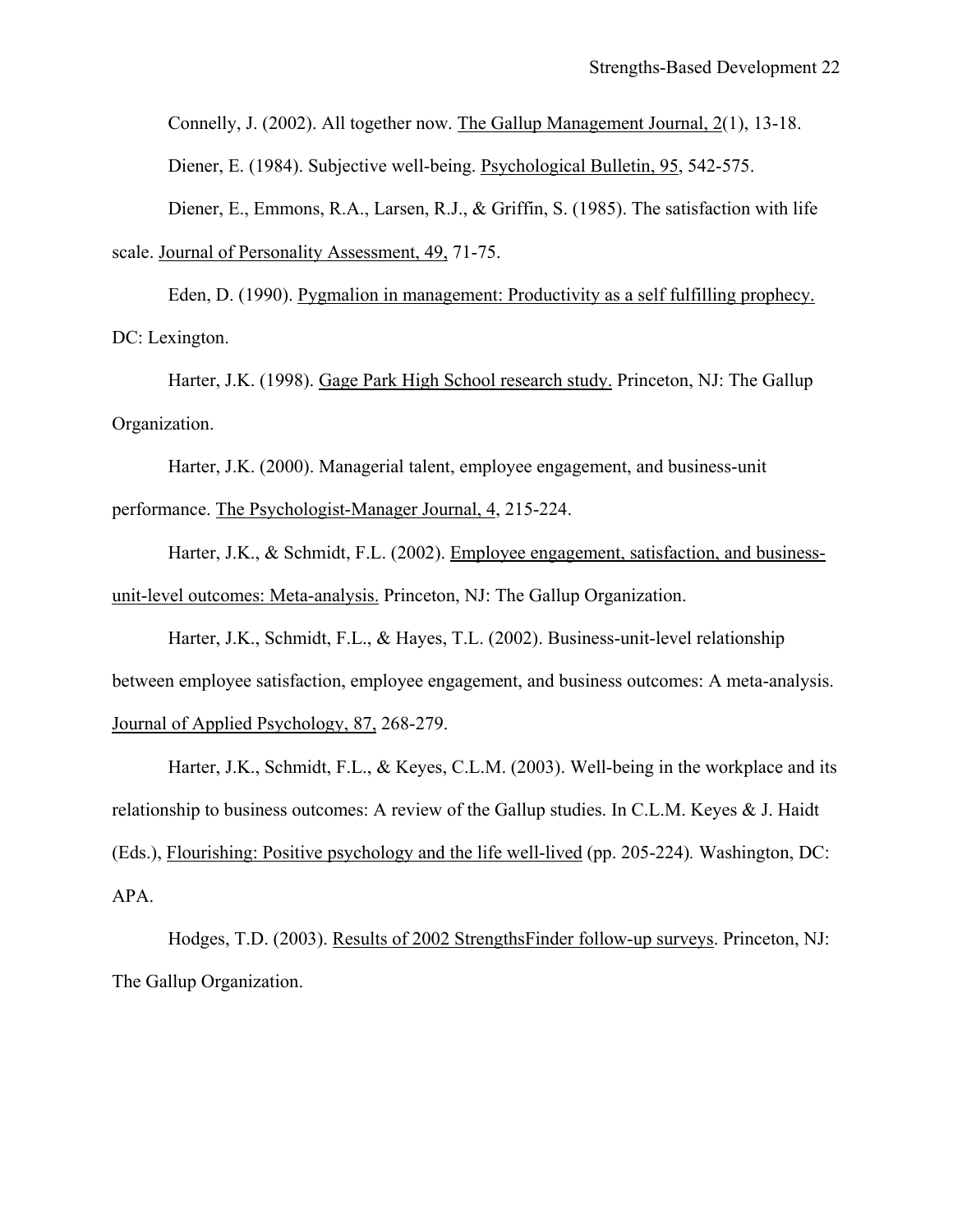Judge, T.A., Thoresen, C.J., Bono, J.E., & Patton, G.K. (2001). The job satisfaction-job performance relationship: A qualitative and quantitative review. Psychological Bulletin, 127, 376-407.

Judge, T.A., & Watanabe, S. (1993). Another look at the job satisfaction-life satisfaction relationship. *Journal of Applied Psychology,* 78, 939-948.

Luthans, F. (2002). Positive organizational behavior: Developing and managing psychological strengths. Academy of Management Executive, 16, 57-72.

Luthans, F., & Jensen, S.M. (2002). Hope: A new positive strengths for human resource development. Human Resource Development Review, 3, 304-322.

Pavot, W., & Diener, E. (1993). Review of the satisfaction with life scale. Psychological Assessment, 5, 164-172.

Peterson, S.J., & Luthans, F. (2003). The positive impact and development of hopeful leaders. Leadership & Organizational Development Journal, 24, 26-31.

Rath, T.C. (2002). Measuring the impact of Gallup's strengths-based development program for students. Princeton, NJ: The Gallup Organization.

Rosenthal, R. (1994). Interpersonal expectancy effects: A 30-year perspective. Current Directions in Psychological Science, 3(6), 176-179.

Rosenthal, R., & Jacobson, L. (1968). Pygmalion in the classroom: Teacher expectation and pupils' intellectual development. New York: Holt, Rinehart, & Winston.

Sheldon, K., Frederickson, B., Rathunde, K., & Csikszentmihalyi, M. (2000). Positive psychology manifesto (Rev. ed.) [On-line]. Available:

http://www.positivepsychology.org/akumalmanifesto.htm.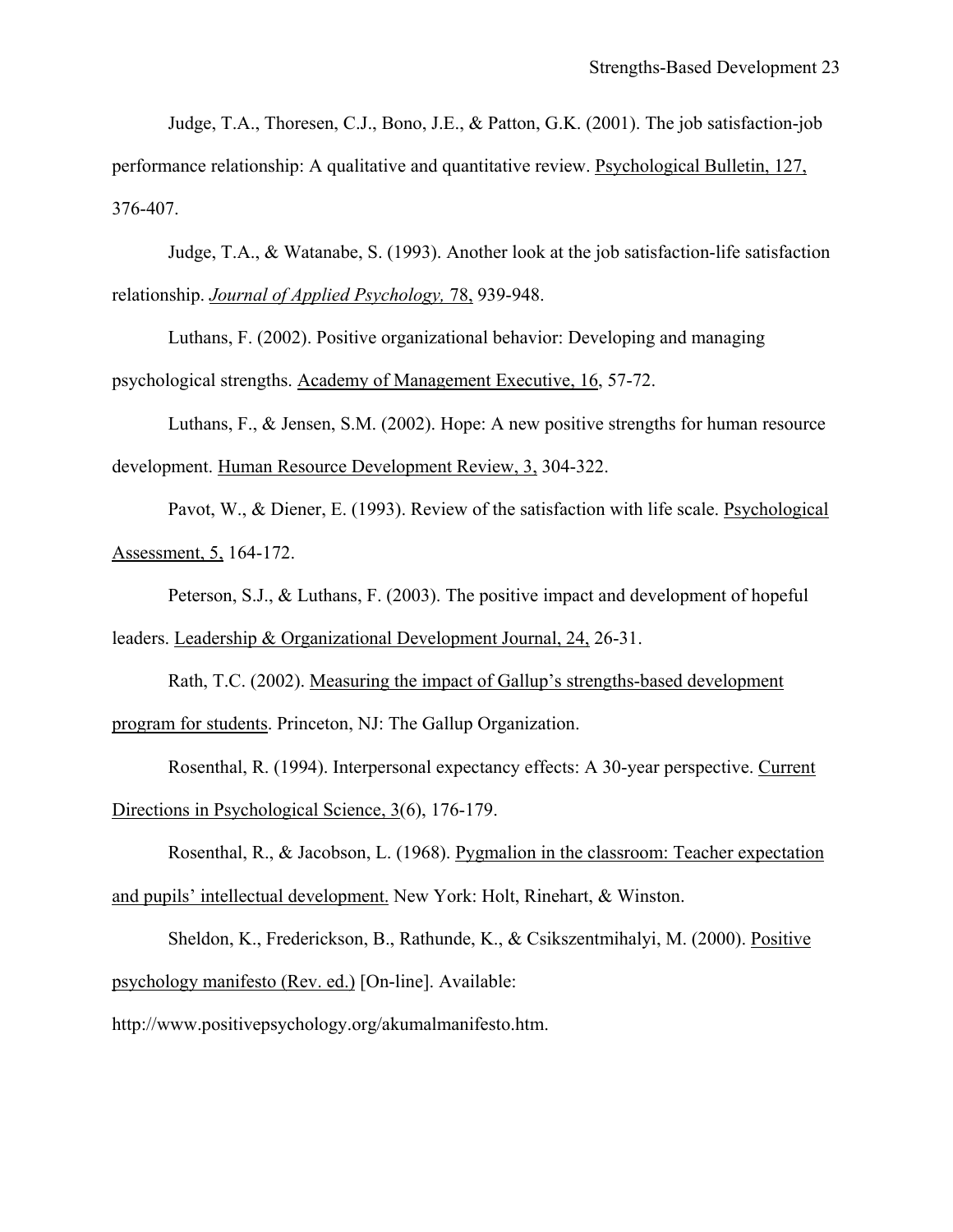Smith, B., & Rutigliano, T. (2003). Discover your sales strengths: How the world's

greatest salespeople develop winning careers. New York: Warner Books.

Snyder, C.R. (2000). The handbook of hope. San Diego: Academic Press.

Snyder, C.R., Harris, C., Anderson, J.R., Holleran, S.A., Irving, L.M., Sigmon, S.T.,

Yoshinobu, L., Gibb, J., Langelle, C., & Harney, P. (1991). The will and the ways: Development

and validation of an individual-differences measure of hope. Journal of Personality and Social

Psychology, 60, 570-585.

Snyder, C.R., Shenkel, R.J., & Lowery, C.R. (1977). Acceptance of personality interpretations: The "Barnum effect" and beyond. Journal of Consulting and Clinical Psychology, 45, 104-114.

Snyder, C.R., Sympson, S.C., Ybasco, F.C., Borders, T.F., Babyak, M.A., & Higgins, R.L. (1996). Development and validation of the state hope scale. Journal of Personality and Social Psychology, 70, 321-335.

Stajkovic, A.D. & Luthans, F. (1998a). Self-efficacy and work-related performance: A meta-analysis. Psychological Bulletin, 124, 240-261.

Stajkovic, A.D., & Luthans, F. (1998b). Social cognitive theory and self-efficacy: Going beyond traditional motivational and behavioral approaches. Organizational Dynamics, 26, 62-74.

Tait, M., Padgett, M.Y., & Baldwin, T.T. (1989). Job satisfaction and life satisfaction: A reexamination of the strength of the relationship and gender effects as a function of the date of the study. Journal of Applied Psychology, 74, 502-507.

White, S.S., & Locke, E.A. (2000). Problems with the Pygmalion effect and some proposed solutions. Leadership Quarterly, 11(3), 389-415.